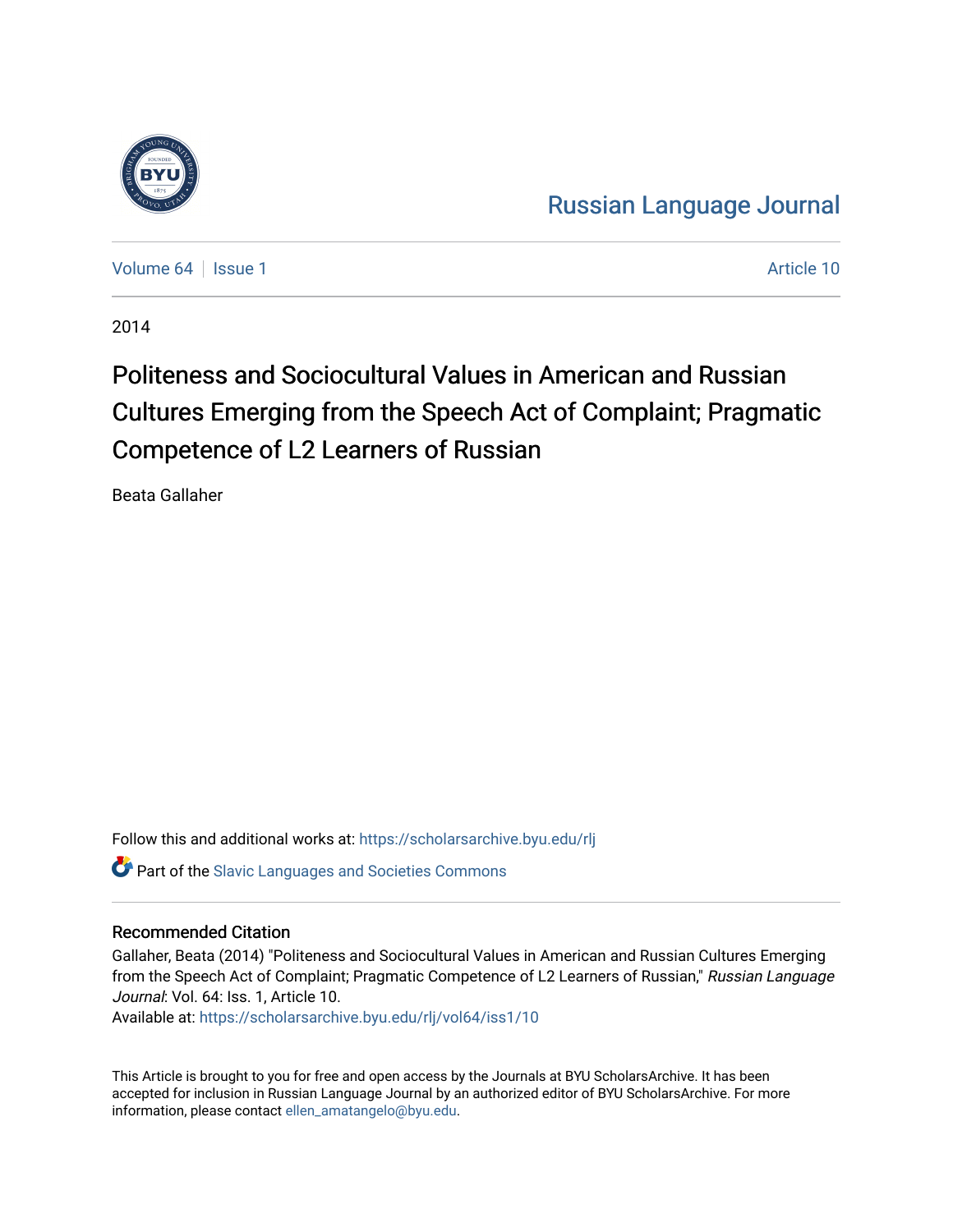# **Politeness and Sociocultural Values in American and Russian Cultures Emerging from the Speech Act of Complaint; Pragmatic Competence of L2 Learners of Russian<sup>1</sup>**

#### *Beata Gallaher*

#### **Introduction**

 $\overline{a}$ 

In the last two decades, there has been an increasing number of empirical studies on complaints that explore the effects of sociocultural values and linguistic politeness on the language performance of nativeand non-native speakers of English (Kasper 1981; Piotrowska 1987; Olshtain and Weinbach 1987, 1993; Trosborg 1995; Arent 1996; Murphy and Neu 1996; Kraft and Geluykens 2002, 2007; Tanck 2002; Umar 2006; Prykarpatska 2008). However, the empirical data on complaints by Russian native and non-native speakers remains scarce (Olshtain and Weinbach 1993; Gershenson 2003; Kozlova 2004; Perelmutter 2010). The research on complaints is particularly important for studying the impact of cultural values on speakers' linguistic choices in problem negotiations within and across cultures.

Given the limited research on both intercultural differences in the realization of complaints as well as interlanguage complaints in Russian, the present study investigates empirical data on complaints as performed by American first language (L1) speakers of English (ASs), Russian native speakers of Russian (RSs), and American learners of Russian as a foreign language (L2) who studied abroad. A complaint is an illocutionary act in which the speakers convey negative feelings about their current situation, for which they hold the hearer directly or

<sup>1</sup> I would like to express my gratitude to Prof. Dan Davidson for his support and guidance with my research. I am very grateful to Prof. Irina Pavlovna Lysakova, the ACTR staff members, and resident directors in Russia for their assistance in data collection. I also would like to thank the editorial team of RLJ, two anonymous reviewers, and Victor Frank for their valuable and detailed comments on my article. I thank Mary Zaborskis for her proofreading in English. Any remaining errors are my own.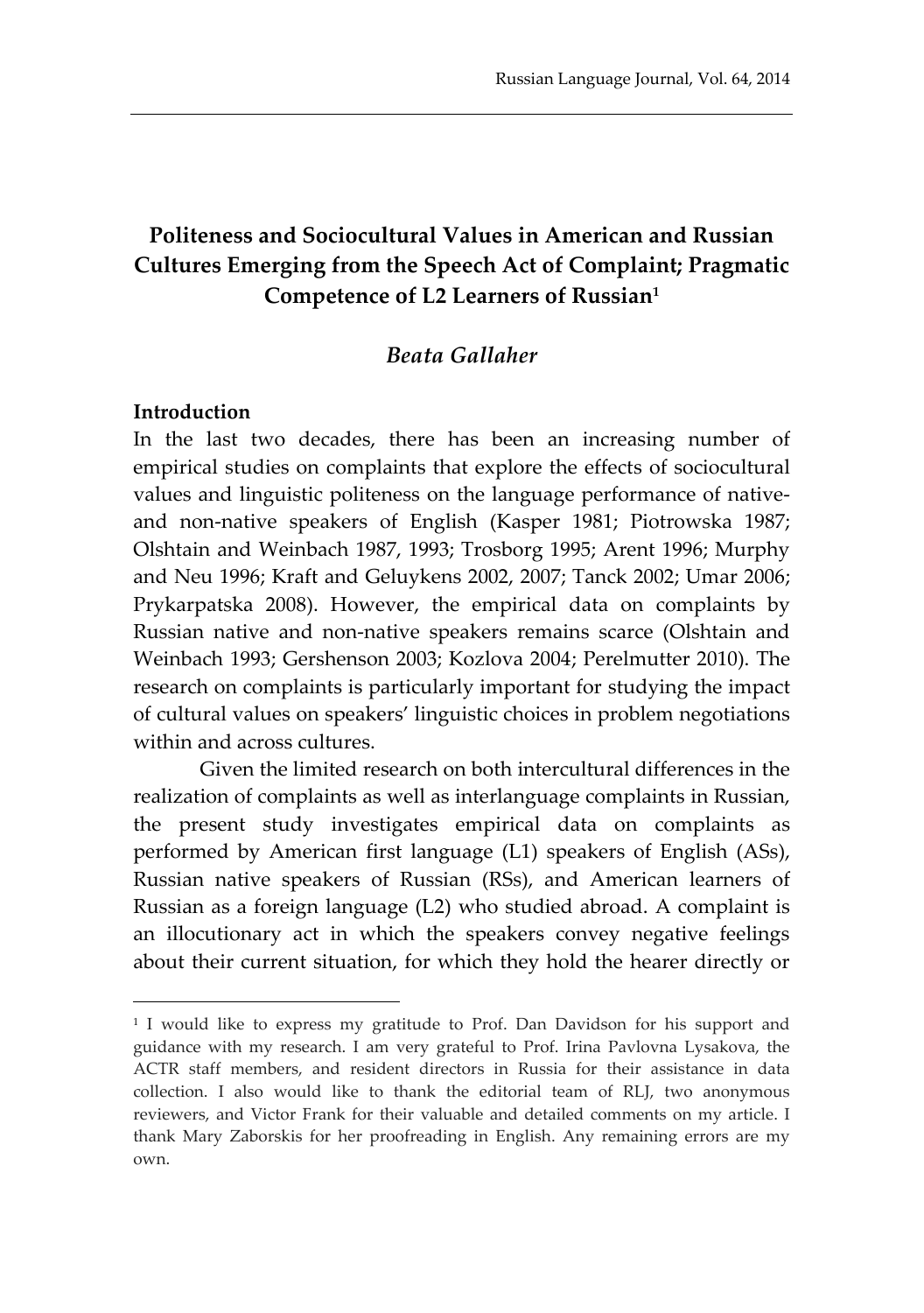indirectly responsible (Trosborg 1995, 311-12). In a complaint, speakers show their displeasure at something that they believe the hearer did, failed to do, or is still doing (311). Boxer (1993, 106-7) identified complaints that speakers address toward hearers as direct, as opposed to indirect complaints when speakers convey dissatisfaction about themselves, someone that is not present, or something, such as circumstances. Following Boxer's (1993) classification, this study explores direct complaints. Brown and Levinson ([1978] 1987, 65) classified complaints as inherently *face-threatening acts* (FTAs) because their performance may threaten the speaker's and hearer's face. They defined face as a public self-image that speakers want to maintain in social interactions. To carry out a complaint, speakers may use a certain strategy depending on the degree of face threat, which can be estimated by an interaction of three social factors: social power, social distance, and the degree of imposition (76). According to Brown and Levinson, this estimation determines the degree of linguistic politeness that speakers employ in FTAs. If face threat is high, speakers may decide to opt out of performing a FTA and not say anything at all.

The present study offers a systematic analysis of empirical data based on the participants' opt-out behaviors as well as on their complaints with a focus on linguistic politeness and the sociocultural values underlying American and Russian cultures. The analysis also provides insights into the pragmatic competence of American L2 learners of Russian at the Intermediate and Advanced proficiency levels and with study abroad experience.

#### **Literature review**

Cross-cultural studies on American and Russian cultures have indicated that ASs place a great value on independence, private space, individualism, self-reliance, individual responsibility, and friendliness, whereas RSs value hospitality, honesty, straightforwardness, intimacy among friends, and emotionality (Wierzbicka 1991; Kartalova 1996; Ogiermann 2009). Studies have shown that cultural values in American and Russian cultures affect the speakers' perception of linguistic politeness, which may cause miscommunication across cultures. ASs avoid directness and prefer indirectness in social interactions because they do not want to impose upon interlocutors out of respect for their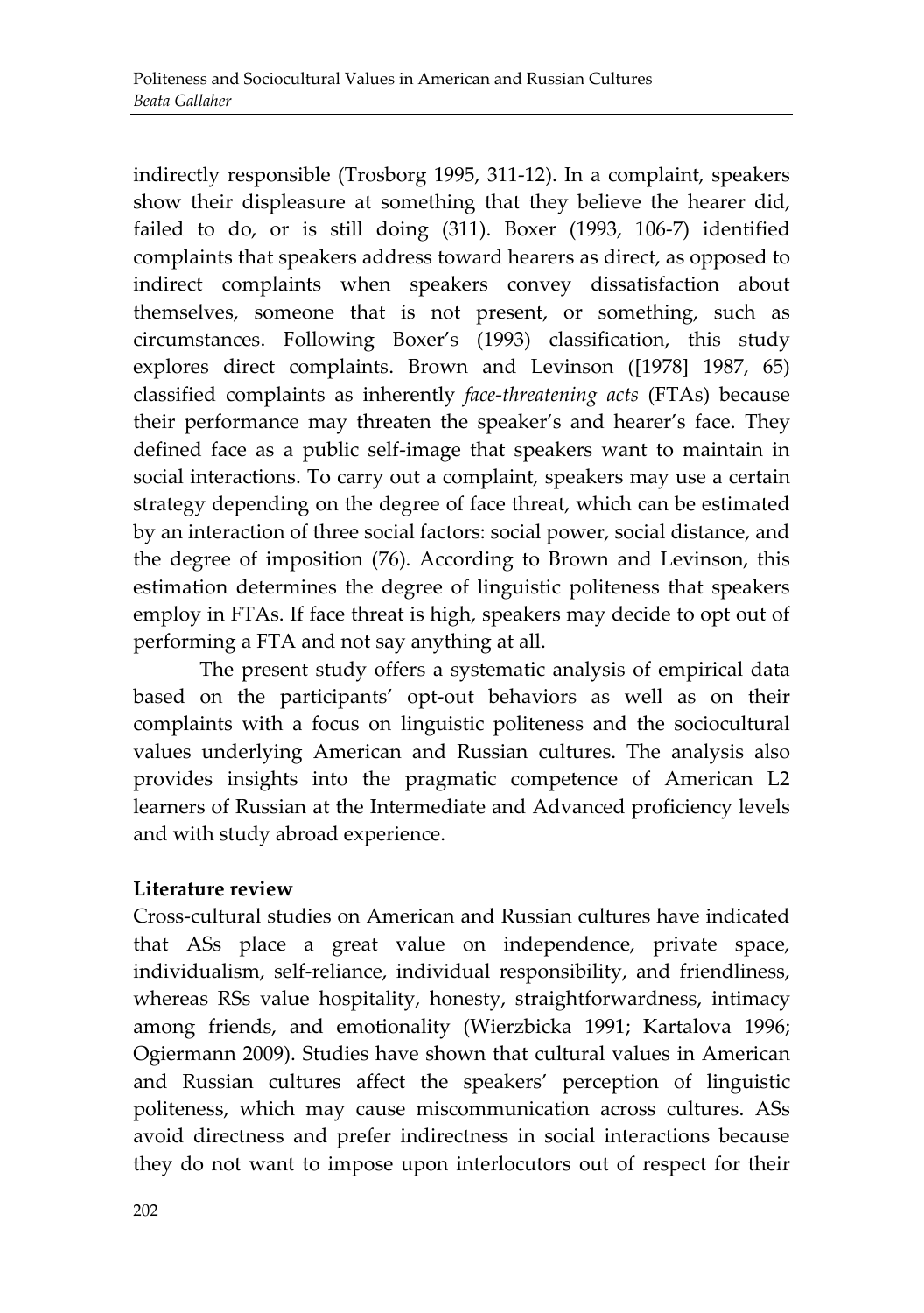independence and private space (Wierzbicka 1991). Unlike ASs, RSs do not perceive directness as an imposition, but as a reflection of sincerity and closeness (Wierzbicka 1991; Ogiermann 2009). RSs also value advice from interlocutors and expect to be morally evaluated by others. Sometimes they even "require from others moral evaluation of mutual loyalty, respect, [and] sincerity" (Bergelson 2003, 3). ASs who value individualism may perceive such behavior as an intrusion into privacy. RSs also openly express their emotions because they associate it with truthfulness and solidarity, whereas ASs may perceive emotionality as imposition upon the freedom of the interlocutor (Wierzbicka 1991; Kartalova 1996). The differences in cultural values are particularly important for the present study that explores linguistic behavior of ASs and RSs in problem negotiation.

Cross-cultural research on direct complaints has shown that cultural values affect the linguistic choices of the speakers within culture and can cause miscommunication across cultures. Gershenson (2003) in her study on complaints performed by Israelis, Russians and Russian immigrants in Israel found that Russian and Hebrew speakers employed different linguistic strategies in a complaint situation, which reflected their cultural values. The differences in cultural values led to crosscultural misunderstandings and conflicts between these two language groups. Olshtain and Weinbach's (1993) study showed that Russian and Moroccan immigrants in Israel differently structured their complaints related to money, friendship, and parking, which reflected their respective culture-specific values. However, in another study, Olshtain and Weinbach (1993) found that American speakers, British English speakers, and Hebrew speakers employed similar strategies (warning, complaint, and disapproval) when complaining in situations that are socially unacceptable in all three cultures. The authors asserted that the situation itself, and not language- or culture-specific norms, was a significant factor in the strategy selection across cultures.

Cross-cultural studies have also indicated that speakers across cultures differently perceive social variables of distance and power, which affects their linguistic behavior. Hebrew speakers in Olshtain and Weinbach's (1993) study opted for less severe strategies with a person of a higher status than with a person of a lower status. Similarly, native speakers of English in Trosborg's (1995) study employed more indirect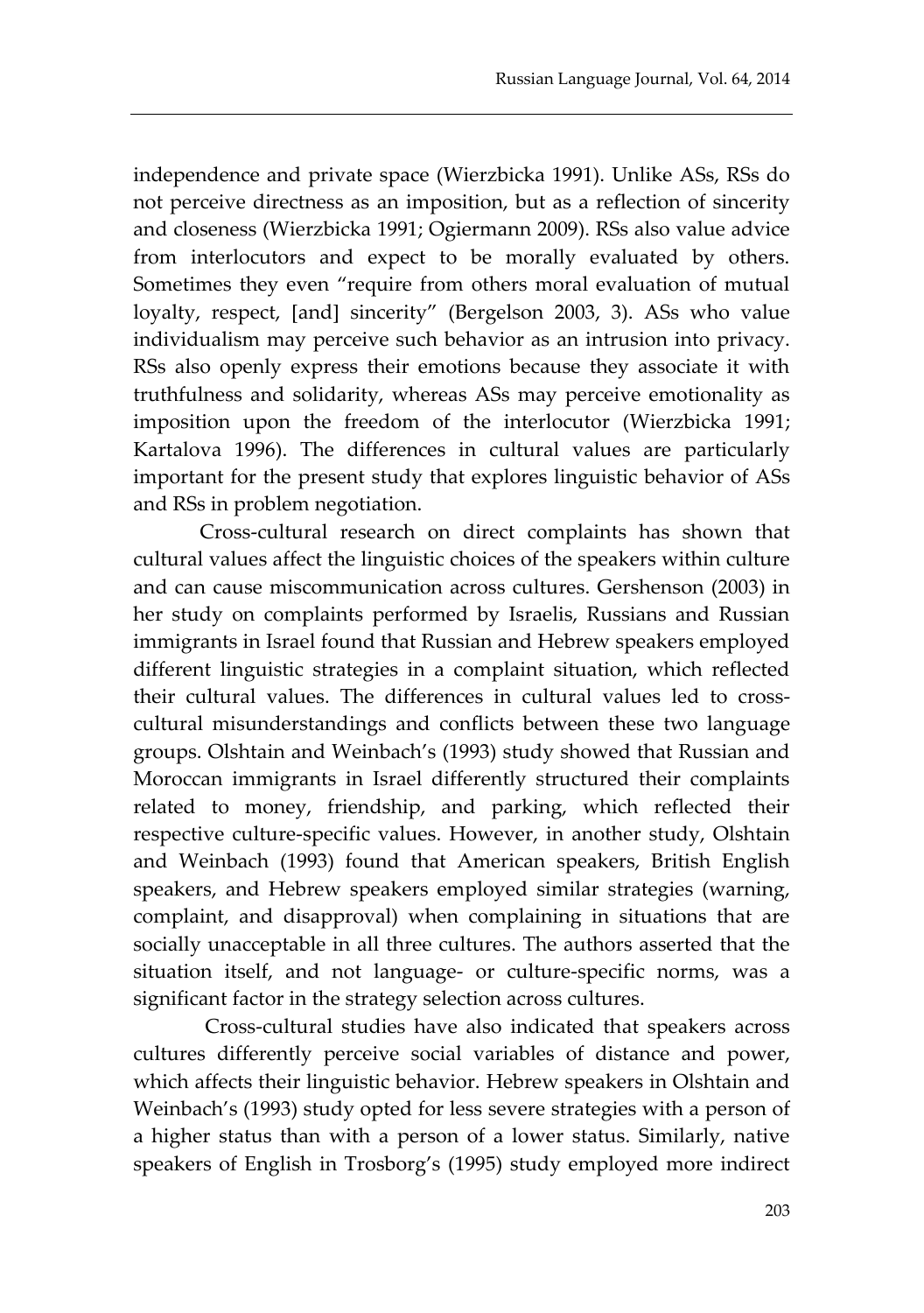strategies (hints) with an authority figure to be polite. However, native speakers of Danish did not select more indirect strategies when the status was unequal, but they used significantly more supportive moves than English speakers. Trosborg concluded that Danish and English speakers differently perceive the parameters of social status. She also found that social distance was a *negative predictor* for strategy selection in both language groups because speakers put the least amount of effort into structuring and modifying their complaints when social distance was considered (372).

Studies on direct complaints that investigated learners' pragmatic competence<sup>2</sup> at the pragmalinguistic and sociopragmatic levels<sup>3</sup> have shown that learners' pragmatic inappropriateness may result from limited linguistic competence and different sociocultural norms across cultures. Piotrowska's (1987) study showed that Cantonese learners of English made different linguistic and strategic choices than native speakers when social distance and situational context were considered. Piotrowska attributed the differences to sociocultural norms in both language groups. Arent (1996) made similar observations in his study on Chinese speakers of English as L2. He found that that there is "a strong relationship between linguistic and cultural background and sociopragmatic failure" (138). Some studies have shown that learners made inappropriate linguistic choices, which native speakers perceived as a critique, not a complaint (Murphy and Neu 1996), or led to

<sup>2</sup> In recent years, there have been several empirical studies exploring pragmatic competence of American L2 of Russian in interlanguage request (Owen 2001; Frank 2002, 2010) and apology (Shardakova 2009). Although these studies do not refer to complaints, they provide valuable insights into the inter-relationship between learners' pragmatic and grammatical competences in the domestic classroom (Frank 2002, 2010) and study abroad program (Frank 2010), as well as the development of learners' pragmatic competence in relation to their proficiency level and study abroad experience (Owen 2001; Shardakova 2009).

<sup>3</sup> Pragmalinguistics refers to linguistic strategies like directness, indirectness, language routines, and linguistic forms employed by speakers in communicative acts while sociopragmatics describes the social conditions in which language use is appropriate (Leech 1983; Thomas 1983). Scholars in sociopragmatics investigate social factors, such as social distance, relative social power, and the degree of imposition as well as cultural values, which determine rights and obligations in each specific culture.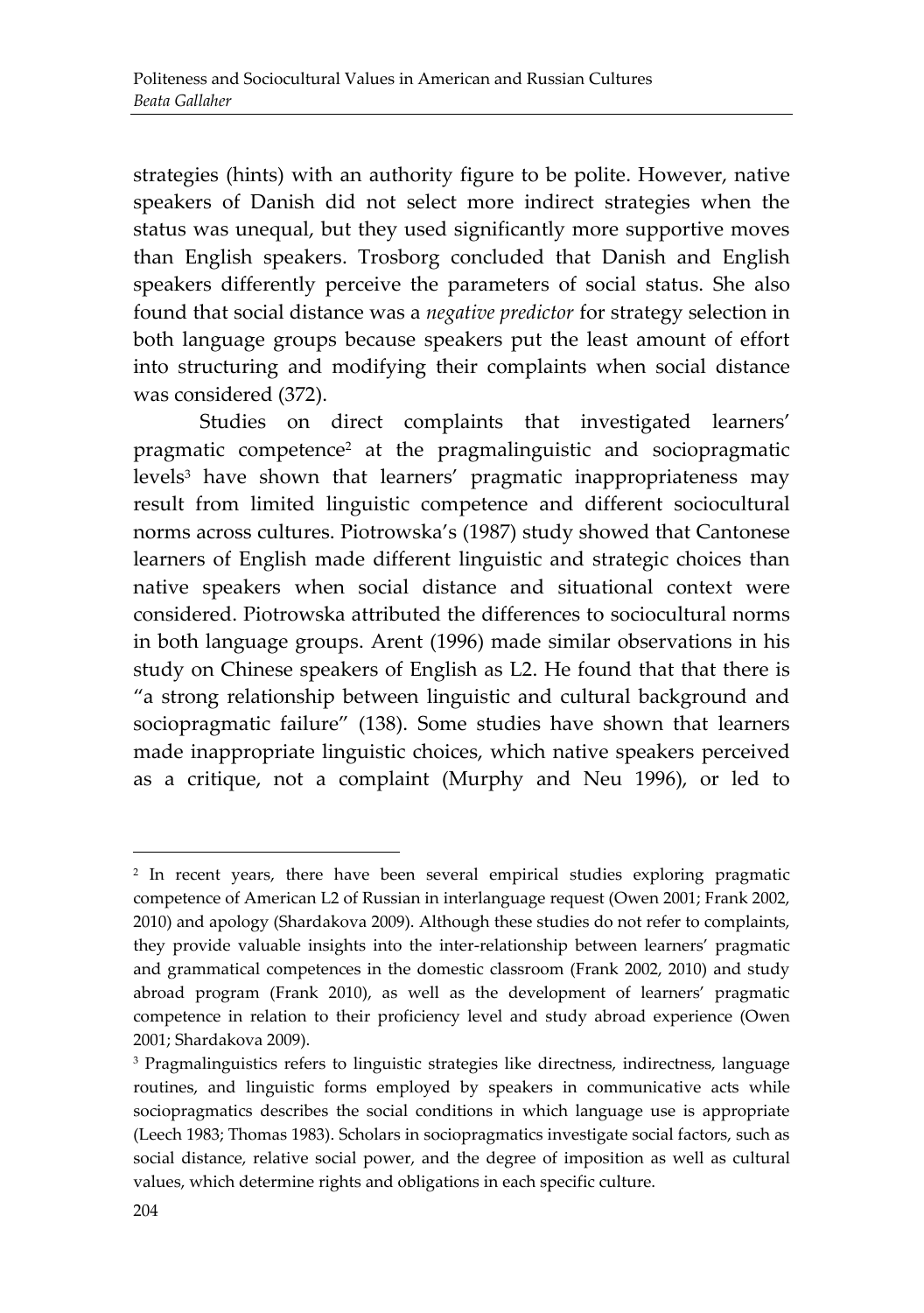pragmatic failure<sup>4</sup> (Kasper 1981; Gershenson 2003). Tanck's (2002) study on direct complaints and refusals of non-native speakers of English showed that learners may produce grammatically correct utterances in complaints, but they may be socially and culturally inappropriate, revealing their lack of pragmatic competence. The studies mentioned above indicate that learners need to acquire sociocultural norms in order to improve their pragmatic competence and effectively negotiate a problem with native speakers.

Some researchers have attributed learners' divergence from native norms to transfer of their L1 and their native culture (C1) (Kasper 1981; Gershenson 2003; Umar 2006). Gershenson (2003) found that complaints of Russian L2 learners of Hebrew in Israel were more verbose, indirect, and playful than those of Hebrew speakers, which she attributed to learners' L1 transfer (285). Umar (2006) found that advanced Sudanese learners of English differed from native-speakers' norms at the linguistic and sociopragmatic levels when social distance and severity of offense were considered. Umar attributed these differences to cultural norms (the value of friendship), pragmatic transfer (the use of the imperative), and limited linguistic competence (34).

As the above-mentioned studies indicate, speakers across cultures differently negotiate problems based on language- and culturespecific norms, which, in turn, affect the learners' linguistic behavior in the target language. As evidenced from the foregoing, learners' complaints differ from native speakers' norms in terms of strategy selection and linguistic choices, which are often determined by social factors and cultural values. The differences may also result from learners' transfer of L1 and C1.

The present study expands the existing data on sociocultural norms and politeness rules underlying American and Russian cultures as well on the pragmatic competence of American L2 learners of Russian. The study provides a thorough investigation of empirical data by exploring the social variables of distance and power.

## **Methodology**

<sup>4</sup> Thomas (1983, 91) defined pragmatic failure as speakers' "inability to understand 'what is meant by what is said,'" which can cause a communication breakdown between native and non-native speakers.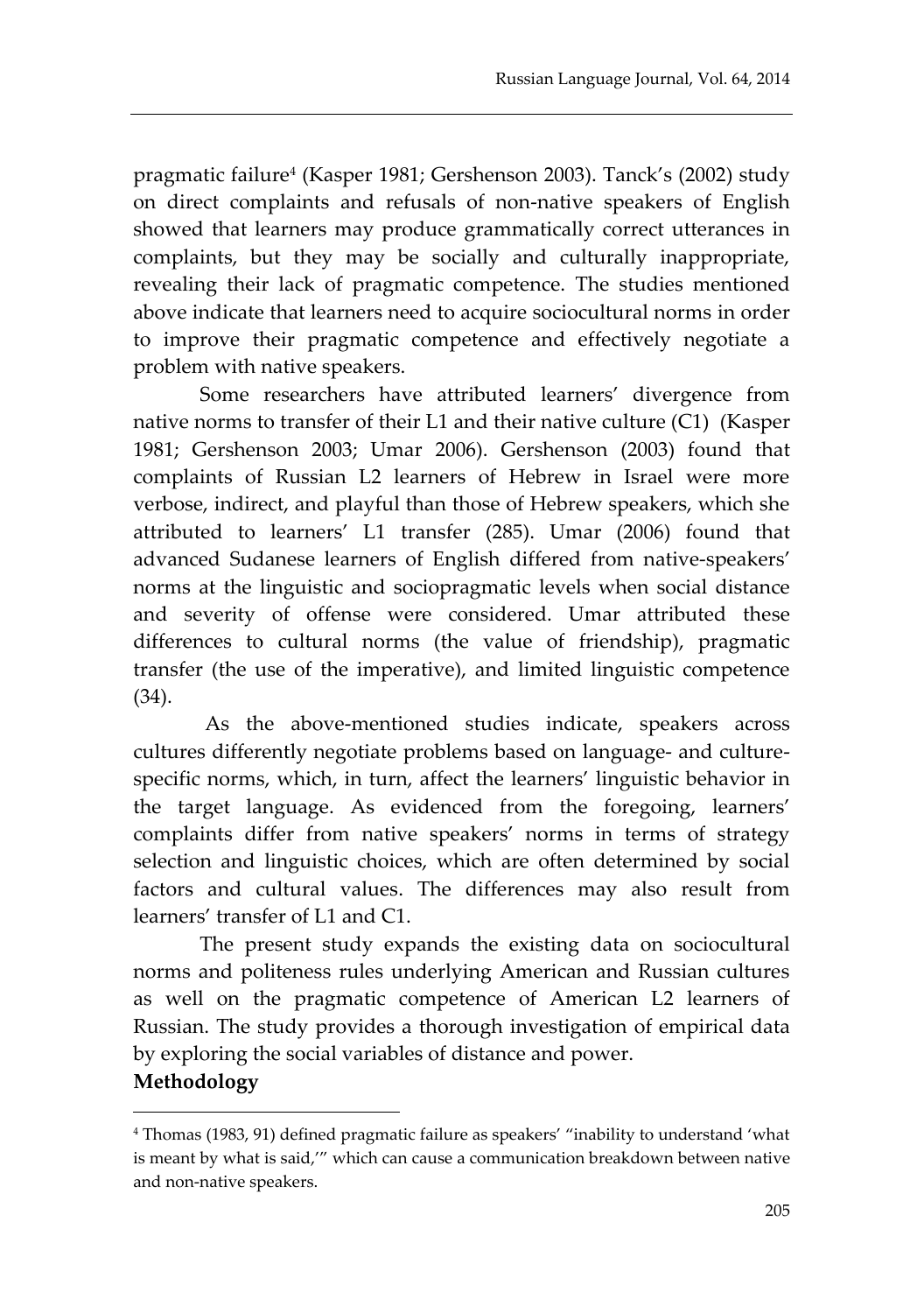## **Research questions**

The article reports on the major findings of a study on direct complaints of ASs, RSs, and American L2 learners of Russian with reference to the following research questions:

- 1. What cultural values underlying American and Russian cultures are revealed in the complaints of ASs and RSs?
- 2. Do ASs and RSs differ in their assessment of social power and social distance in a complaint situation?
- 3. To what extent do the complaints of American L2 learners of Russian reveal transfer of their L1 and C1, and to what extent do they reflect native speakers' norms?

# **Participant profile**

This study is based on data obtained from 30 ASs, 30 RSs, and 37 American L2 of Russian at the Intermediate and Advanced proficiency levels with study abroad experience. <sup>5</sup> ASs were randomly recruited at Bryn Mawr, Haverford, and Swarthmore Colleges in Pennsylvania. They were in the age range of 18 to 22. The data from RSs was collected at Moscow State University in Moscow and Herzen State Pedagogical University in Saint Petersburg, Russia. This group encompassed students in the age range of 17 to 24.

The group of American L2 learners of Russian consisted of students who participated in the study abroad program in Russia under the auspices of the American Council of Teachers of Russian (ACTR). The L2 learners were enrolled in the language program for the fall semester of 2010 and the spring semester of 2011 at Herzen State Pedagogical University of Russia in Saint Petersburg, Moscow International University in Moscow, and the Center for Russian Language Study (CORA) in Vladimir. The learners' proficiency levels were established for ACTR by certified testers who administered the OPI to students before their departure to Russia, except for three male students, whose proficiency levels were based on their in-country OPI.

<sup>5</sup> An additional thirty-three participants were excluded from the final analysis because they did not complete the questionnaires appropriately or were bilingual.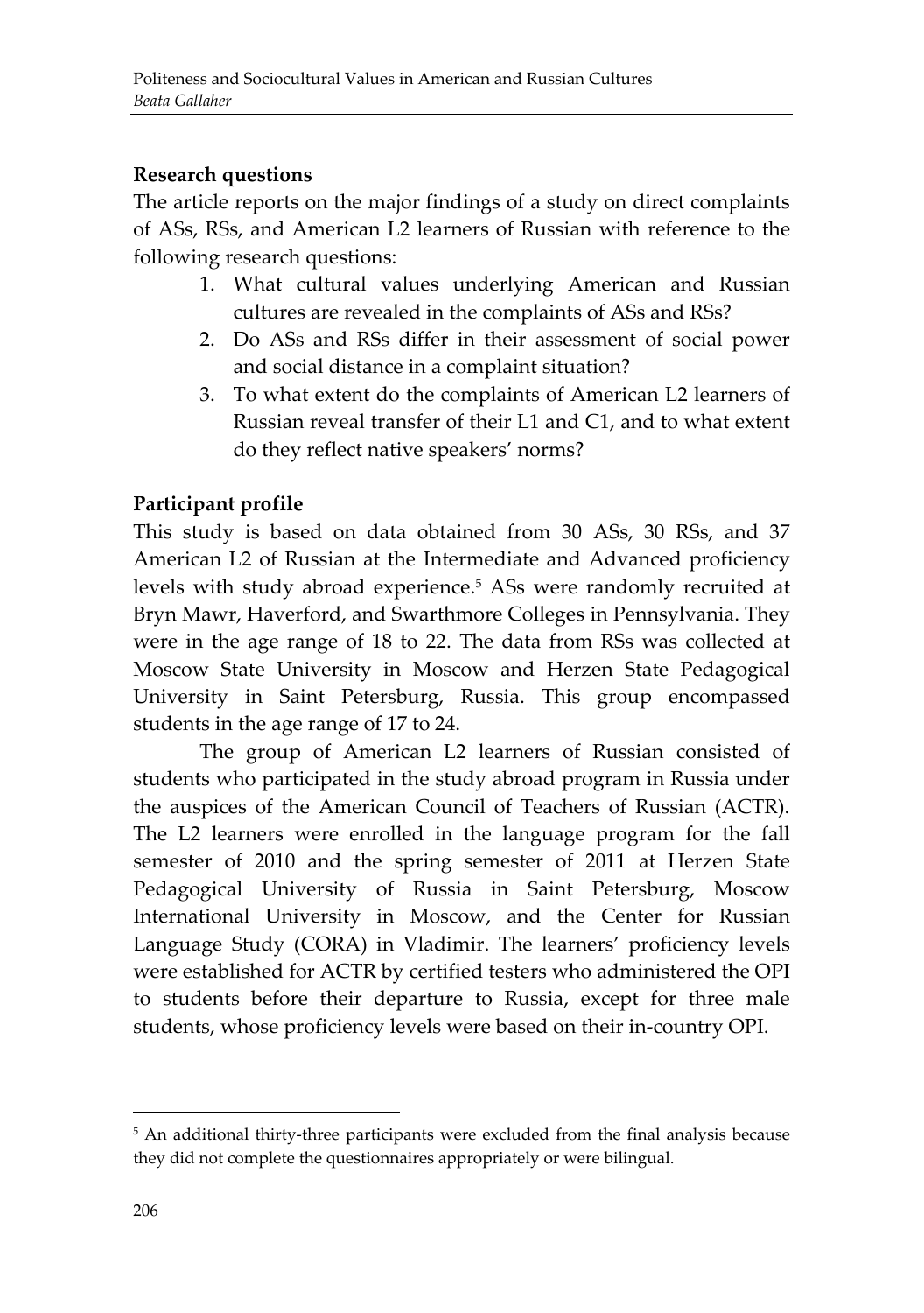#### **Elicitation of the data**

 $\overline{a}$ 

A combination of an open-ended oral discourse completion questionnaire (DCQ) and an assessment questionnaire was used to elicit data. Although the validity of DCQs has been widely criticized, some researchers emphasize that this method of collecting data is a good instrument for exploring cultural values reflected in speech acts (Beebe and Cummings 1996) as well as semantic strategies and linguistic structures frequently employed in speech act realization (Beebe and Cummings 1996; Kasper and Roever 2005). Therefore, this study utilized DCQs to elicit data.

Participants in the present study did not interact with another speaker, which may have altered their natural linguistic behavior. However, role-plays were not considered as a method to collect data because, as some studies have indicated, the tester's age, gender, and social status may affect participants' responses, and, consequently, the results of the study (Owen 2001; Shardakova 2009). Natural settings that may provide more authentic data than experimental methods were also not considered as an alternative method because some variables (e.g., age, social status, severity of offense, the sample population) are difficult and even impossible to control in natural environments (Beebe and Cummings 1996; Cohen 1996).

In the present study, participants in each language group first reacted orally to fifteen situations, twelve of which triggered complaints (see Appendix), and then filled out an assessment questionnaire, in which they rated on a 3-point scale the degree of offense and the obligation to express complaints. The scenarios were provided in English for ASs, in Russian for RSs, and in both languages for L2 learners to ensure their understanding. <sup>6</sup> Scenarios varied in the degree of imposition/offense (severe or moderate), social distance (the degree of familiarity), and the relative social power between the speaker and the hearer (social status) by featuring communication with a friend, a stranger, and a person of an unequal status (see Table 1).

<sup>6</sup> The situations were adjusted to each culture, which resulted in some differences in the translation. For example, spilling coffee in the subway in American culture was replaced with dropping ice cream in Russian culture.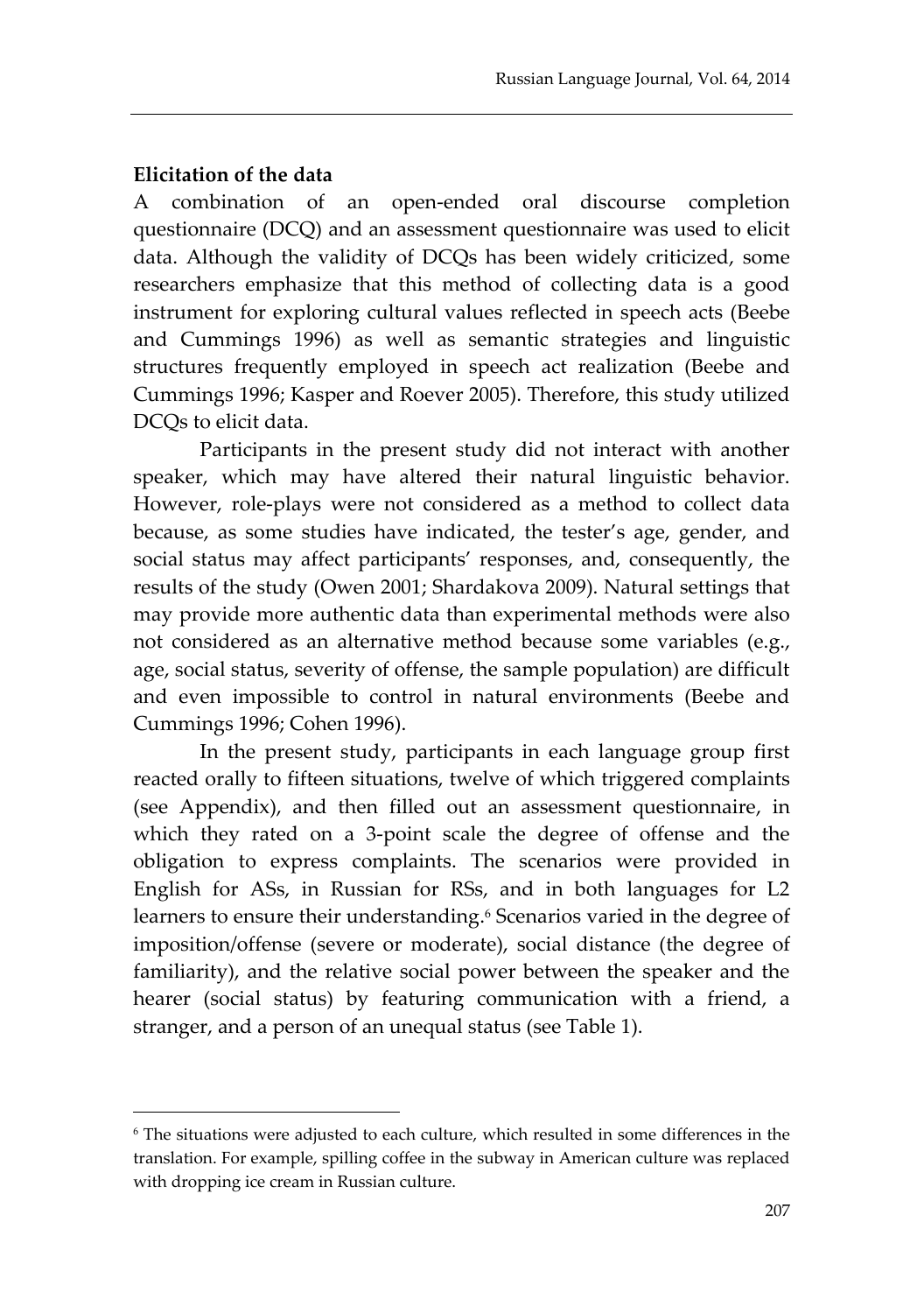| complaints |                    |                    |                    |                       |  |
|------------|--------------------|--------------------|--------------------|-----------------------|--|
| Social     | Interaction with a | Interaction with a | Interaction with a | Interaction with a    |  |
| distance   | friend             | stranger           | professor          | person whom the       |  |
|            |                    |                    |                    | speaker hired         |  |
| Social     | $S = H$            | $S = H$            | S < H              | S > H                 |  |
| Power      | (the same social   | (the same social   | (the social status | (the social status of |  |
|            | status between     | status between     | of the speaker is  | the speaker is        |  |
|            | the speaker $(S)$  | the speaker and    | lower than the     | higher than the       |  |
|            | and the hearer     | the hearer)        | status of the      | status of the hearer) |  |
|            | (H))               |                    | hearer)            |                       |  |
|            |                    |                    |                    |                       |  |
| Degree of  | severe/moderate    | severe/moderate    | severe/moderate    | severe/moderate       |  |
| Imposition |                    |                    |                    |                       |  |

**Table 1. Distribution of social variables in situations featuring complaints**

Each participant was instructed on how to complete the oral and written tasks and was left alone in the room. The participants were asked to carefully read each scenario and to voice their reaction into a tape recorder. They were instructed to react spontaneously, but they were not told to complain. They also had a choice of saying nothing if in real life they would not give any response. The participants were instructed not to use indirect strategies, such as *Я бы сказал (а)* or *I would say*, but direct strategies, as if they were talking to the interlocutor. Participants who used indirect strategies were excluded from the final analysis.

The recorded data was transcribed. In addition, the researcher transcribed the explanations participants gave when they chose not to react to a scenario. The data obtained from L2 learners was also evaluated for linguistic and cultural appropriateness by two native speakers who were graduate students in philology at Herzen State Pedagogical University in Saint Petersburg, Russia.

#### **Coding**

The analysis is divided into two parts. The first part of the investigation is based on the situations to which the participants in each language group decided not to react and on the explanations that they provided to their opt-out behaviors (cf. Bonikowska 1988). To analyze the participants' choices, descriptive statistics and qualitative analyses were conducted.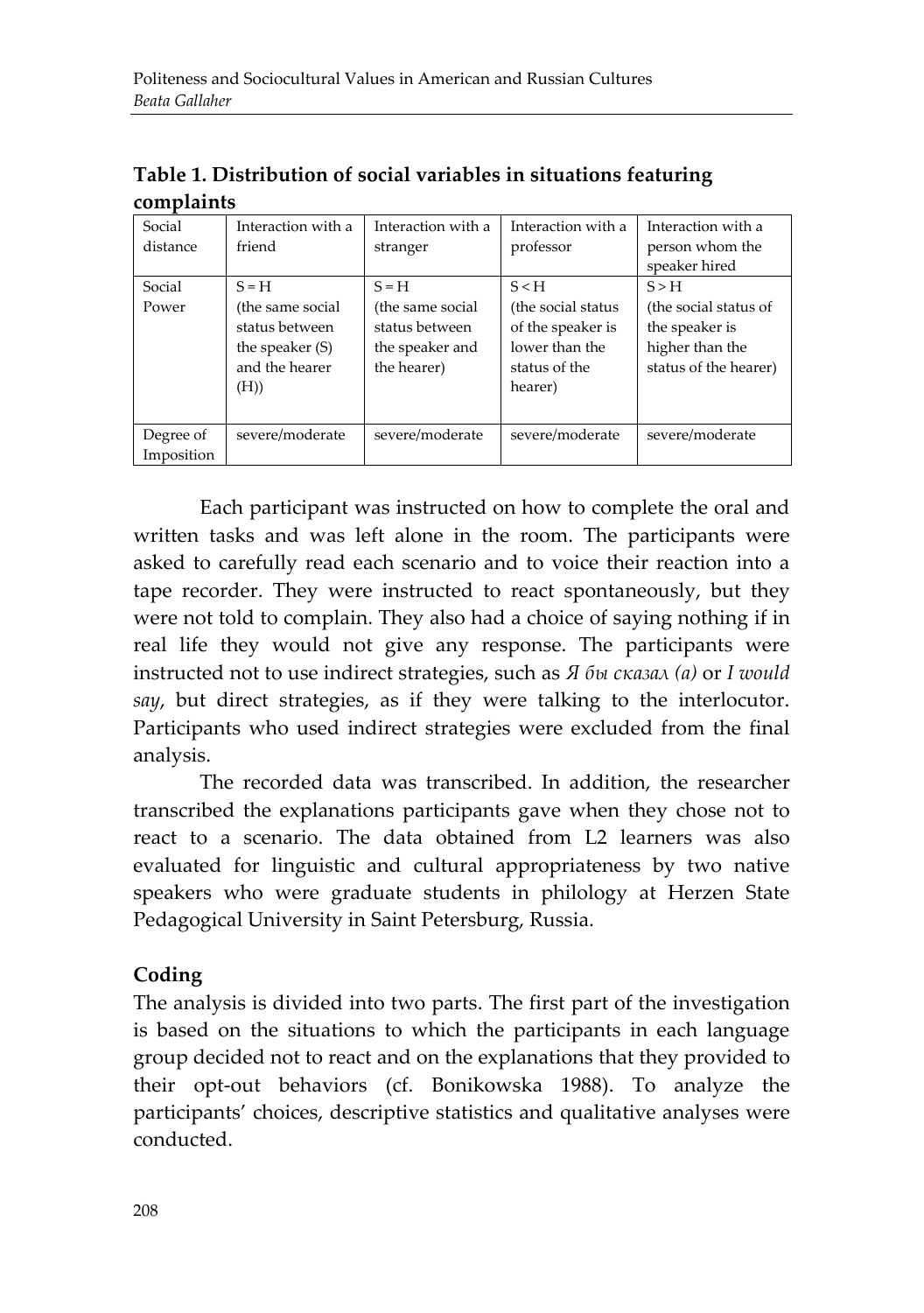The second part of the investigation is based on the reasons that the speakers in each language group provided most frequently to justify their complaints. The study investigated the following reasons: 1) the speaker's appeal to the hearer to take responsibility; 2) the speaker's appeal to the hearer to respect his/her private territory and independence; 3) the speaker's justification of the hearer's behavior; 4) the speaker's appeal to the hearer's moral consciousness; 5) and the speaker's appeal to the hearer by lecturing him or her about how they should behave. Although category 2 was absent in complaints of RSs, and category 4 was not present in complaints of ASs, both categories were used to code the data because of their high frequency in their respective groups.

The second part of the investigation also includes an analysis of the speakers' linguistic choices in terms of linguistic politeness by considering face threat. To assess the directness level of complaints, a taxonomy of directness was established based on the CCSARP perspectives of directness (Cross-Cultural Speech Act Realization Project; Blum-Kulka and Olshtain 1984) as well as Owen's (2001) coding system to capture the linguistic reservoir in Russian. The following taxonomy of directness was used in the present study:

# *1. Speaker -oriented* - I or я 7

 $\overline{a}$ 

The speakers identify themselves as complainers, and, at the same time, they take responsibility for expressing a complaint by using the personal pronoun in the first person singular.

#### *2. Hearer-oriented* – you or ты (informal) / вы (formal)

The speakers explicitly refer to the hearer as responsible for the wrongdoing by using the personal pronoun in the second person singular or plural. In both languages, the *hearer-perspective* is an openface threatening act that causes damage to the speaker's and to the hearer's face.

#### *3. Speaker- and hearer-oriented* **-** we or мы

The speakers use the personal pronoun in the first person plural that minimizes the imposition upon the hearer. By employing the first person

<sup>7</sup> According to statistical analyses, in all interactions, L2 learners were more likely to use speaker-oriented strategies than RSs ( $p = .004$ ), which was attributed to their L1 transfer. RSs, in turn, most frequently used hearer-oriented strategies ( $p = .004$ ).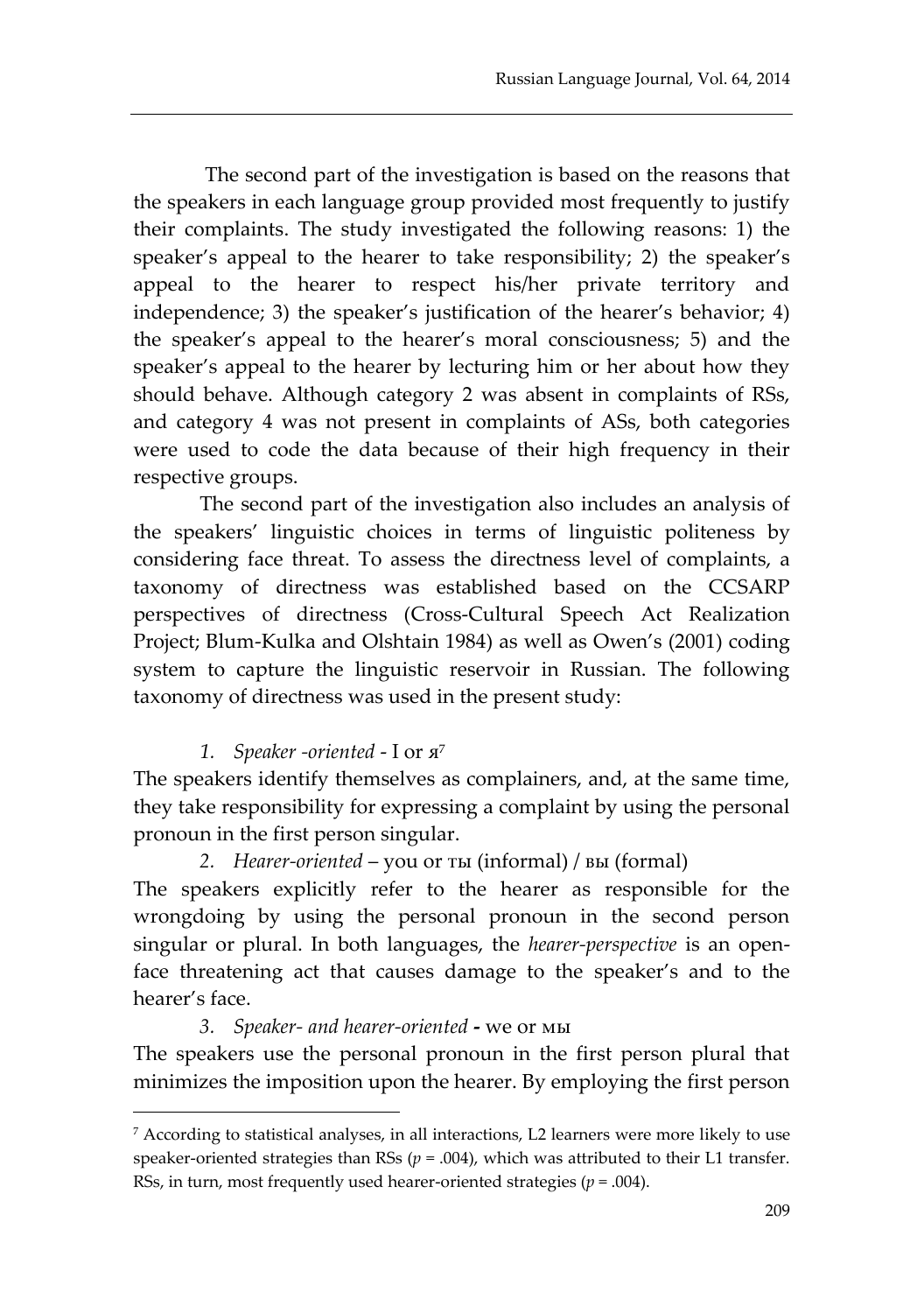plural, the speakers reduce the risk of losing their face by reducing their role as a complainer through the hearer's involvement, which leads to the speaker and the hearer sharing responsibility for a wrongdoing.

> *4. Impersonal (in English)* **-** one, people, it and *Non-Personalized (in Russian) <sup>8</sup> -* passive structures and *он (а), оно* [he/she/it], and *они* [they] with reference to external elements as a source of the complaint, for example, *Опять посуда грязная.* [The dishes are dirty again.]

In Russian, this category includes passive structures and structures with third person singular and plural referring to external sources but not people as a source of the complaint. By shifting to the third person singular or plural, the speaker changes the focus from the wrongdoer to the wrongdoing, which, in turn, minimizes the risk of losing face by the speaker and the hearer.

> *5. Subjectless sentences in Russian* **-** expressions of type *не получилось* [(it) did not work out], or *пришлось* [(it) was needed], and expressions with *generic subjects* in the third person plural (Shardakova 2009, 59), for example, *в библиотеке сказали* [in the library (they) said]*.*

By avoiding the subject in the nominative case, Russian speakers shift the focus from the speaker or the hearer to an unspecified source of control over the situation, which minimizes the risk to the speaker's face and the hearer's face.

# **Analysis and discussion of the findings Results based on opt-out behaviors**

Striking cross-cultural differences between ASs and RSs arose from the situations to which the speakers decided not to react. The most significant differences were observed in public behavior between ASs and RSs, as well as L2 learners (see Figure 1). Most frequently ASs and L2 learners did not react in the "Subway" and "Cutting Line" scenarios: 32.4% of learners decided not to say anything to a woman who cut in line in front of them in the grocery store, and 48.7% did not address a woman who stained their white shirt with ice cream in the subway. In

<sup>8</sup> The category impersonal has been renamed as non-personalized to reflect the linguistic features of the Russian language.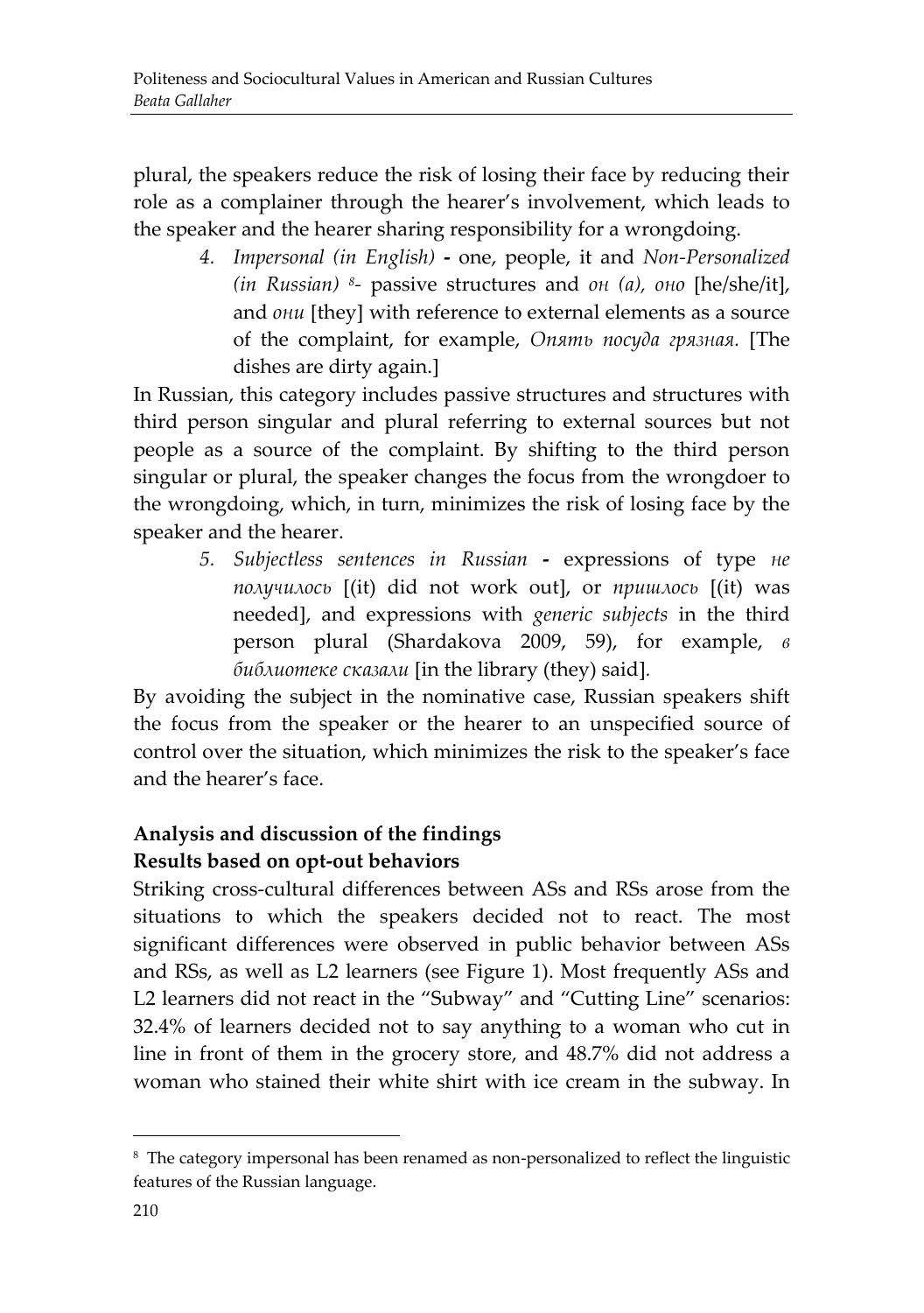the group of ASs, 26.7% of the participants decided not to say anything in the store and 33.3% did not react in the subway, while among RSs there was only one female and one male speaker who did not react in the grocery store and in the subway. It should be noted that the same Russian female did not react in the subway and in the grocery store.

The speakers' explanations of their opt-out behaviors in public offered valuable insights into sociocultural values underlying both cultures. The explanations indicated that ASs avoided confrontations in public and justified the hearer's behavior in order to save their own face and the hearer's face. RSs, in turn, took into consideration teaching strangers how to behave and referred to the wrongdoer's conscience; thus, they were less concerned about losing face. The learners' behavior revealed various reasons behind their decisions, and some of them were attributed to transfer of sociocultural norms from their L1, such as justification of the hearer's behavior and avoidance of conflict in public. Some, on the other hand, reflected a high degree of awareness of American-Russian cultural differences and of their linguistic limitations as L2 speakers.

#### **Figure 1. Distribution of opt-out behaviors in public (percentage)**



 $\blacksquare$  L2  $\blacksquare$  AS  $\blacksquare$  RS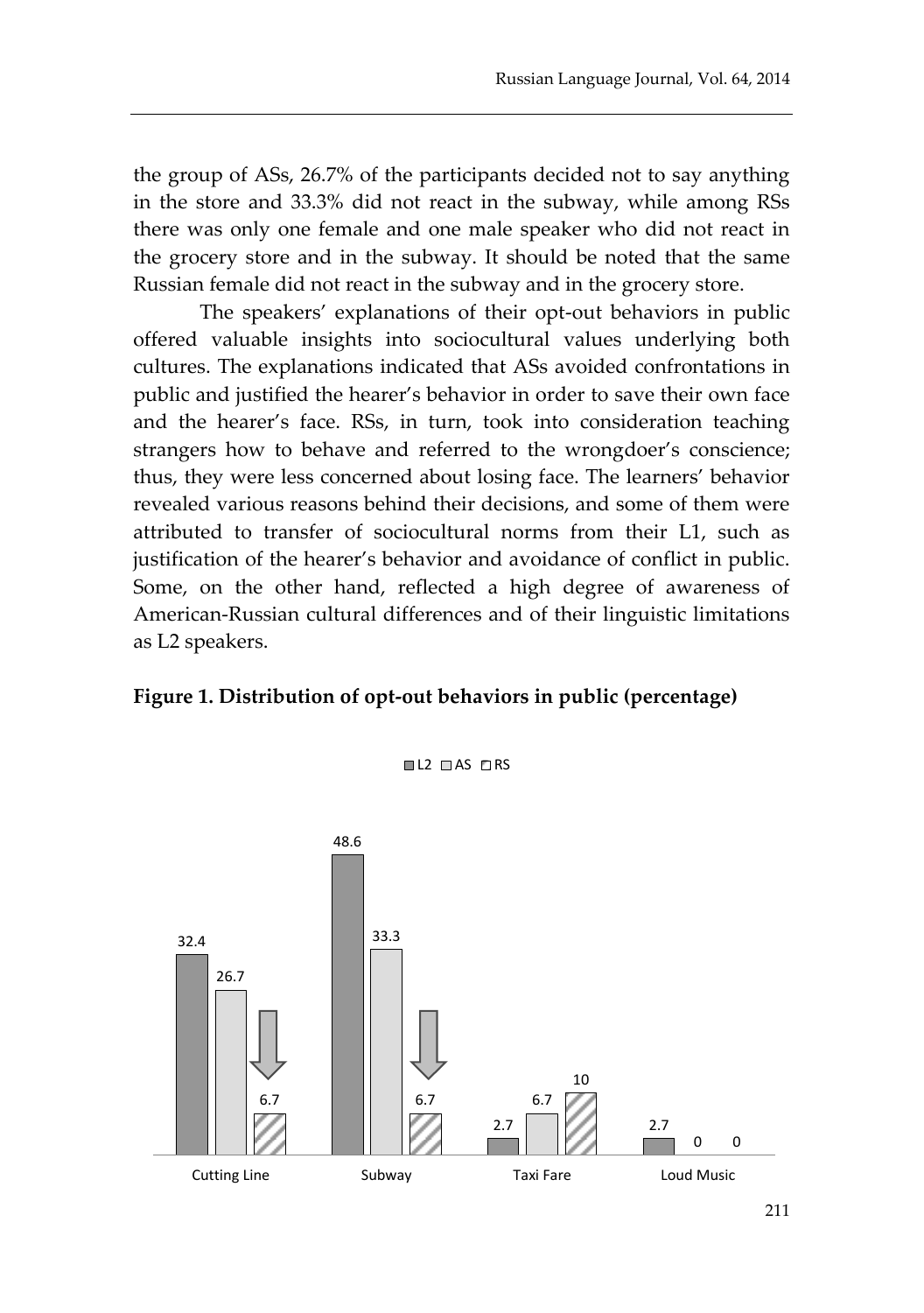Significant cross-cultural differences between ASs and RSs were also observed in their interactions with friends. As Figure 2 exhibits, while all RSs addressed a roommate who did not do the dishes, 20% of ASs decided not to say anything in this situation because dirty dishes are not an important reason to confront friends. Similarly, in the situation "Library Fee," 20% of ASs, as compared to 10% of RSs, decided not to address a friend who did not return a book on time. The explanations of ASs and RSs revealed different cultural values: the speaker's discomfort in talking about money, even among friends, in American culture, and the speaker's uneasiness to address money because of friendship with the hearer in Russian culture. Learners' explanations showed that their perceptions of friendship and money are similar to the behavior of ASs, which indicates transfer from their L1 at the sociopragmatic level.

#### **Figure 2. Distribution of opt-out behaviors with friends (percentage)**

 $\blacksquare$  L2  $\blacksquare$  AS  $\blacksquare$  RS



212 The analysis also revealed important cross-cultural differences regarding the impact of social status on interactions in both cultures. RSs who opted out of the situations "Bad Grade" and "Missed Meeting" explained that they would not negotiate a grade with a professor or ask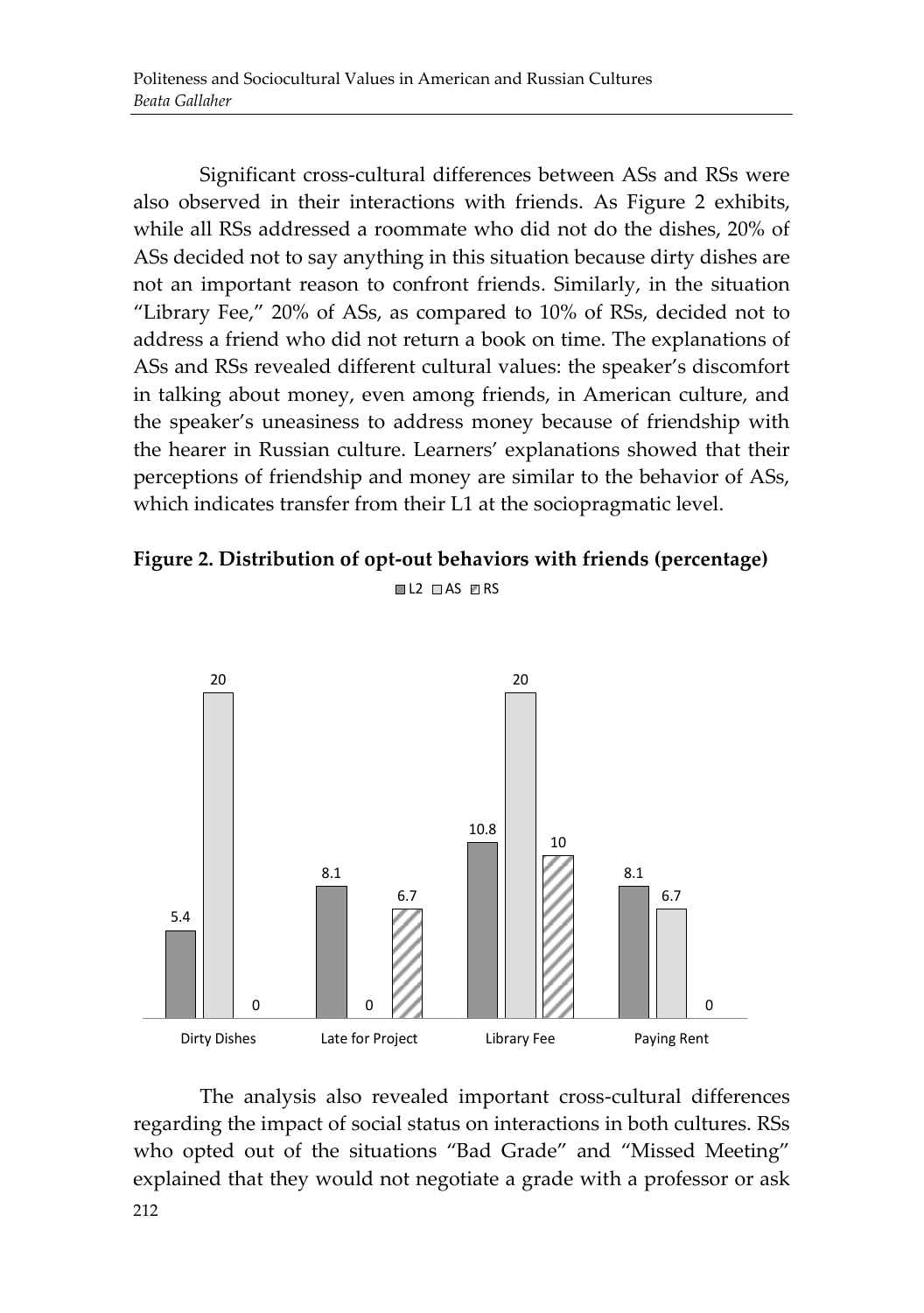about his absence in a meeting due to their upbringing and because they would never question the professor's authority. One participant also said that a professor is kind of *святой* [sacred] and she would not confront him in order to avoid damaging the relationship. ASs and L2 learners gave as explanations their previous bad experiences negotiating a grade and the fact that they themselves are responsible for their grades. The explanations have shown that the hearer's higher status affects the behavior of native speakers in Russian culture who are more reserved and respectful toward professors in Russia, while the hearer's status has less of a constraining effect for both L1 speakers of English in American culture and American L2 learners of Russian.

## **Figure 3. Distribution of opt-out behaviors with a person of a different social status (percentage)**

 $\Box$  2  $\Box$  AS  $\Box$  RS



Moreover, the analysis of opt-out behaviors indicated that speakers in both cultures behaved differently toward a hearer of a lower social status (see Figure 3). In the situation "Translation Services," 13.3% of RSs decided not to address a student who did not return his part of a large project on time as compared to 3.3% of ASs. The explanations provided by ASs indicated that they have higher expectations and are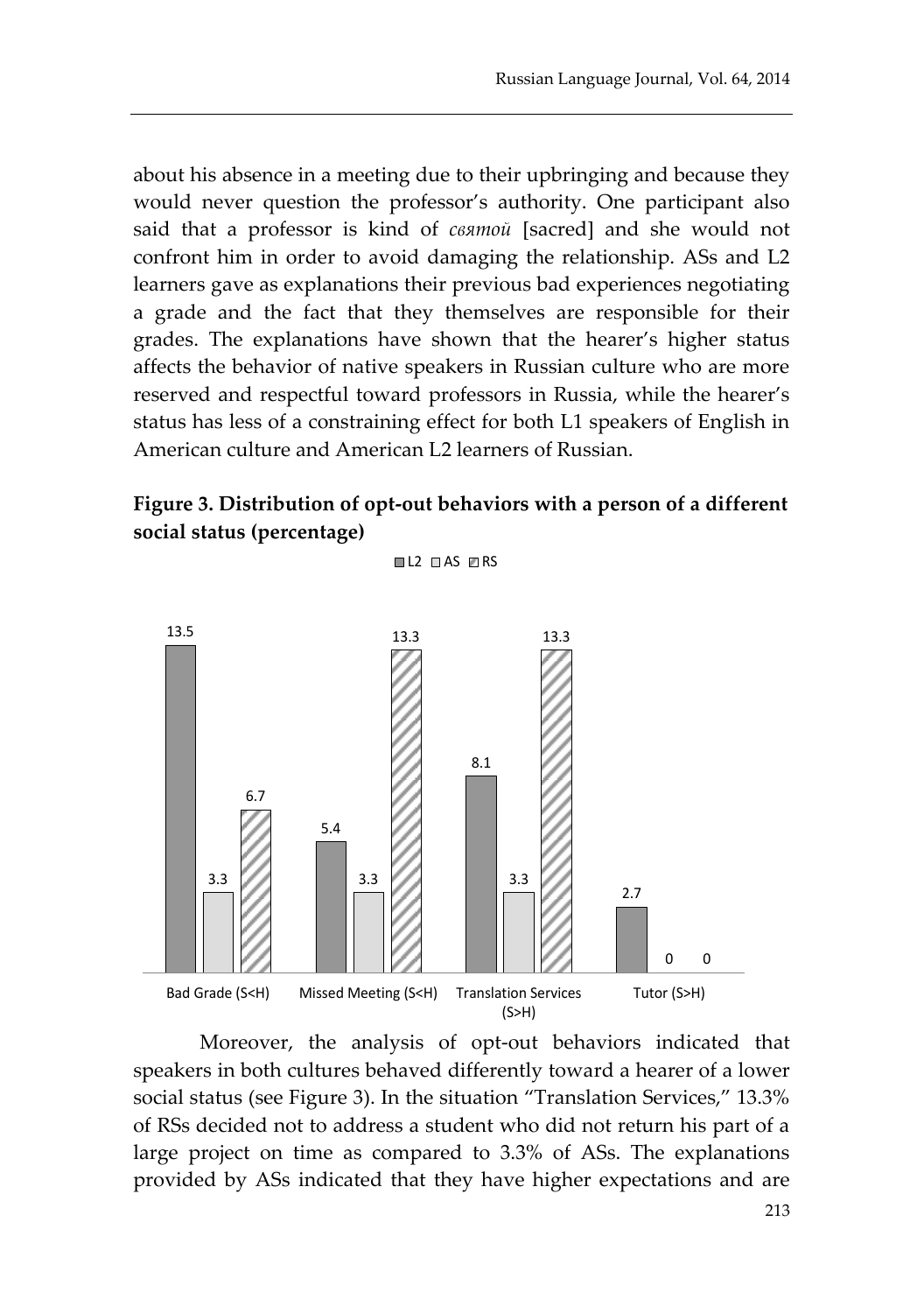more demanding toward a person whom they hired than RSs. With regard to L2 learners, their explanations were closer to those of their American peers, which was attributed to transfer of L1 sociocultural norms.

## **Analysis of complaints**

The analysis of complaints revealed major cross-cultural differences between ASs and RSs in their interactions with friends, strangers, and people of a higher status, which, in turn affected the L2 learners' pragmatic competence in Russian.

The data has demonstrated that in the situations in which a contract has been broken, such as "Library Fee," "Late for Project," "Paying Rent," Dirty Dishes," and "Translation Services," speakers in all language groups asked the hearers to take responsibility and to fulfill their obligations. While confronting friends and hired persons, overall, the speakers in all language groups reprimanded and criticized the hearers about the wrongdoing, and they often lectured them about their behavior, particularly in the situations "Late for Project" and "Dirty Dishes."

However, RSs stood out from the other speakers because of a strong tendency to teach the hearer how to behave properly, which reinforces the results obtained in the analysis of opt-out behaviors. RSs reprimanded not only friends but also strangers by lecturing them about how they should behave, being judgmental about their behavior, and giving them advice about how to live, *учить жизни,* [to teach life] as one of the RSs said. They also appeal to the hearer's morality and conscience, which was absent in the data of ASs. The way RSs taught strangers how to behave can be seen in the following example:

> (1) RS (Subway): *Ё-моё! Извините, нy пожалуйста: поаккуратней! Я понимаю, очередь, много людей в метро, давка, но надо было бы хотя бы доесть мороженое в метро или не открывать его, и счас съесть, когда вы выйдете из метро. Предусмотрите пожалуйста ситуацию на пару ходов вперёд.*

> "What the hell! Excuse me but please: (be) more careful. I understand there is a line, many people in the subway, crowds, but (you) should have at least finished eating the ice cream in the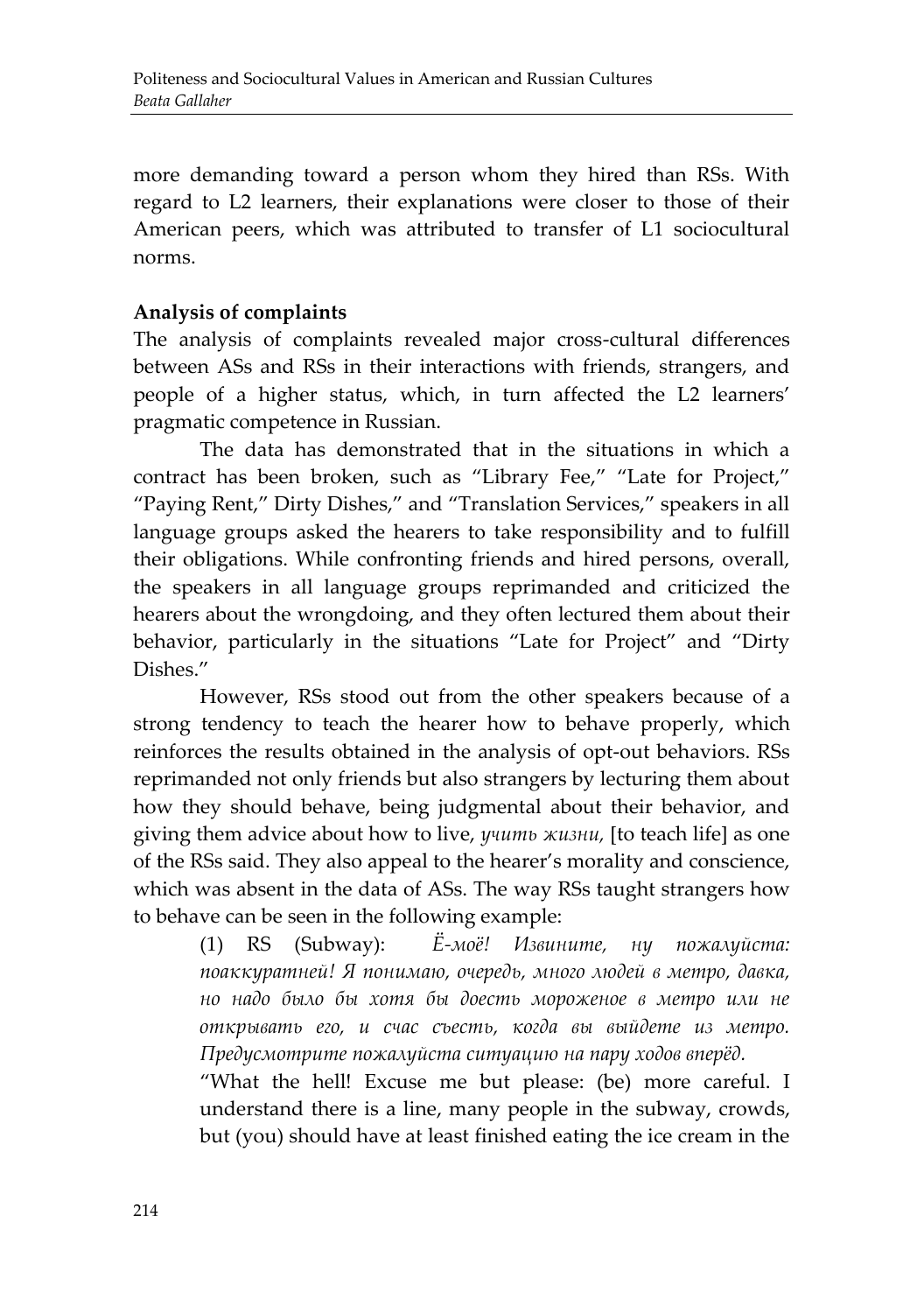subway or not have opened it and eat it now when you get off the subway. Please foresee the situation by a few moves ahead."

RSs preferred to directly address the wrongdoer and openly show the negative emotions triggered by the hearer's behavior. Sometimes, they sounded angry and rude as exemplified by their emotionally loaded vocabulary. They were judgmental about the hearer and rarely justified the hearer's wrongdoing in public: only three speakers showed understanding toward the woman's behavior in the subway.

In contrast, ASs and L2 learners hardly ever reprimanded strangers because, as demonstrated in the previous section, they avoid criticism of people they do not know and because they do not want to have public confrontations. Unlike RSs, ASs and L2 learners preferred to express their frustration in exclamations and not to address the wrongdoer in public: only 13.3% of ASs openly addressed the woman about the spilled coffee and only 24.3% of the L2 learners held her responsible for the wrongdoing. The majority of ASs and L2 learners excused the woman's behavior in the subway, and a few speakers even felt responsible for what had happened because they felt they should have been more careful. This sense of mutual responsibility was absent in the Russian data. The following examples demonstrate the behavior of ASs and L2 learners in public:

(2) AS (Subway): *Hey! Don't worry about it! Um: not a problem! Let me help you clean it up.* 

(3) L2 (Subway): *Ой! Ой! Боже мой! Ну ничего ээ- вы не виноваты. Ой! Надо было наверно быть более осторожно. <sup>9</sup> Ну ничего! Наверно я тоже торопюсь. Ну (вздох) всё хорошо.* 

"Oh! Oh! My god! Well it's nothing, um: it's not your fault. Oh! You perhaps should have been more careful. Well it's all right. Perhaps I am also in a hurry. Well (sigh) everything is fine."

It appears that ASs and L2 learners were more linguistically restrained in their reactions in public than RSs. Their strategy selection indicated that they tried to save their own face and that of the hearer, while RSs were less concerned about saving their face.

<sup>9</sup> Learners' errors are underlined in this article. The errors in pronunciation, stress and intonation are indicated by capitalized letters.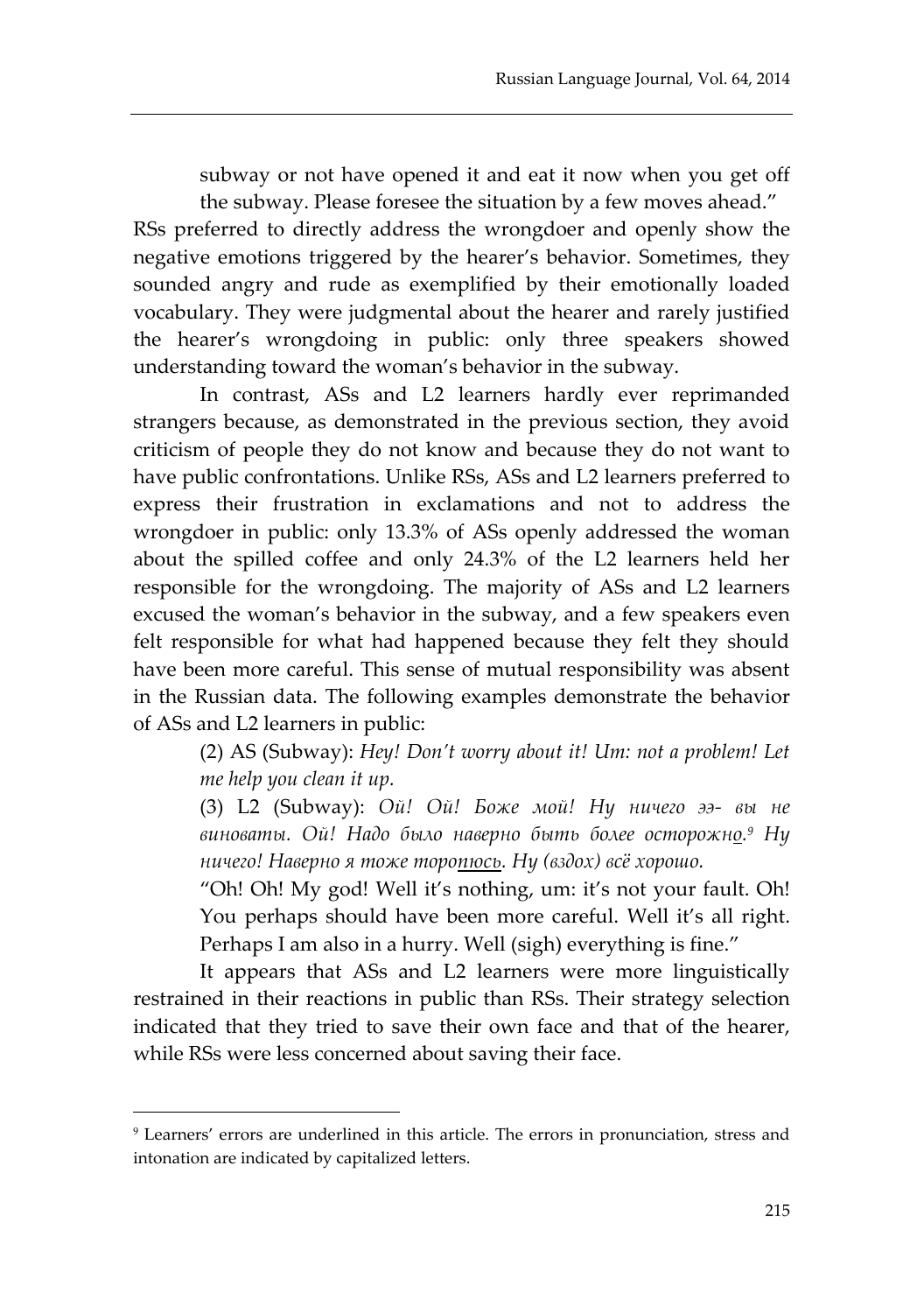With regard to learners' behavior in public, in the opinion of two Russian speakers who evaluated the learners' data, learners' reactions were often "too soft," which is unusual for Russian culture. The learners were too apologetic and often justified the hearer's behavior, while, according to the evaluators and to the researcher's own analysis, RSs would either reprimand the wrongdoer in public or would not say anything. Apparently, some L2 learners would pragmatically fail while confronting strangers in Russian culture because RSs would not understand their overly polite behavior in Russian as a complaint.

The situations with friends in which money was involved, "Library Fee" and "Paying Rent," triggered some differences in strategy selection among the speakers across cultures. In general, in the situation, "Library Fee," the speakers in each language group asked the wrongdoer to pay or to help pay the fine and not to do this anymore in the future. However, the speakers in both cultures expressed it differently: while most ASs avoided directly addressing the wrongdoer and instead referred to the fine or the lateness of the book, nearly all RSs directly held the hearer responsible for the wrongdoing. By referring to the wrongdoing, ASs tried to reduce the imposition upon a friend, whereas RSs did not try to minimize or spare the feelings of a friend. The linguistic behavior of the speakers shows their different involvement in face-saving strategies in both cultures.

The learners displayed behavior similar to RSs: nearly all learners held the hearer responsible for not returning the book on time by using the 2nd-person singular. Their linguistic choices may reflect their acculturation process in adopting Russian behavior that could have been triggered by frequent interactions with Russian peers and their host families. However, more research is needed to make generalizations about the acculturation process of L2 learners because in other situations they behaved similarly to ASs by referring to the wrongdoing or using first-person singular to take responsibility for expressing a complaint.

In the situation "Paying Rent," speakers in all language groups usually focused on their urgency to pay rent or on personal financial problems, and they rarely blamed the hearer directly for not returning the money on time. Some speakers hesitantly reminded the hearer about the money because they felt embarrassed or uncomfortable doing so. RSs often referred to the promise that the hearer made to return the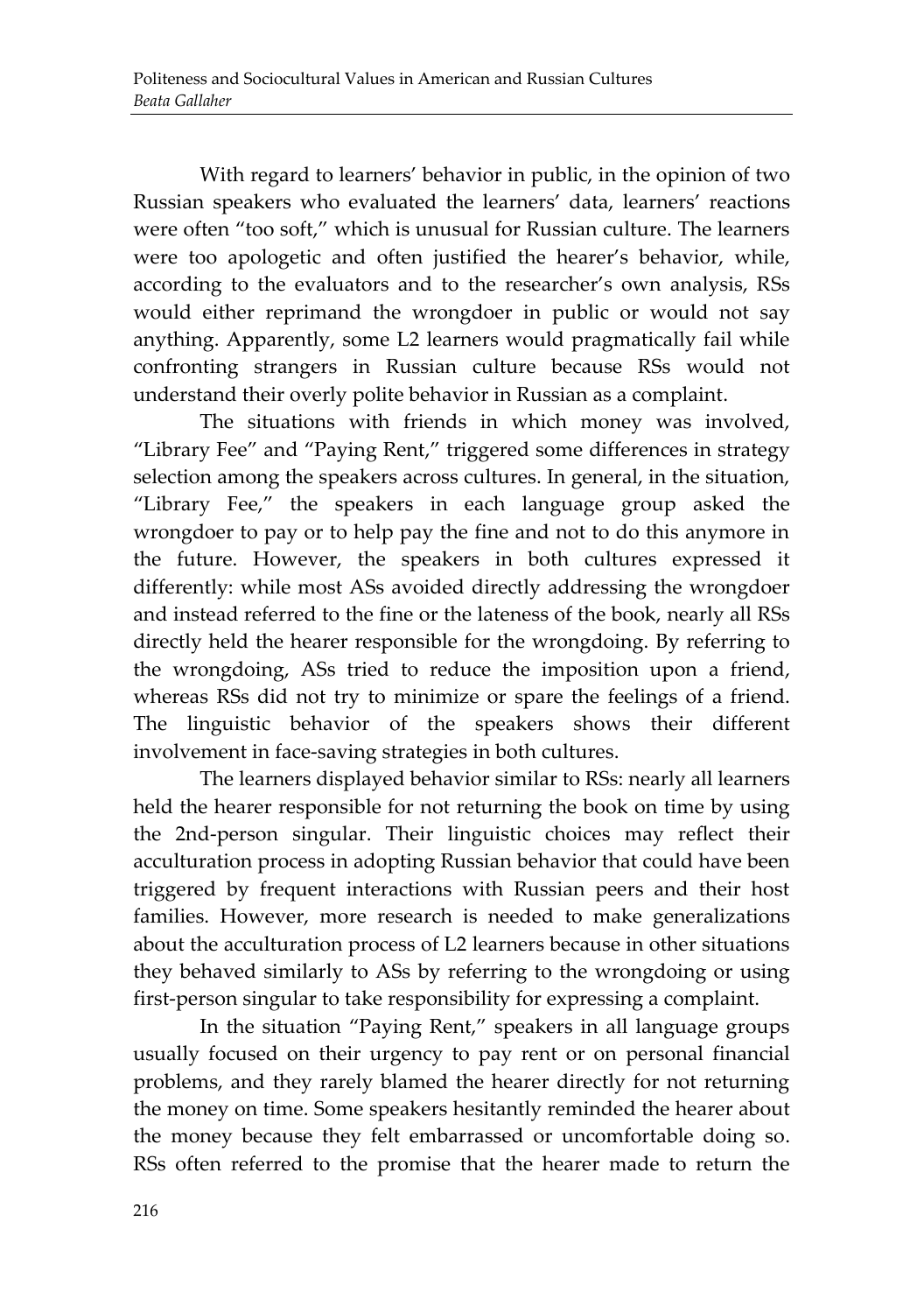money. The speakers' reactions also reflected some underlying cultural values in both cultures: self-sufficiency in American culture (Hoffman 1989; Wierzbicka 1991) and suffering that the hearer's wrongdoing caused in Russian culture (Kozlova 2004; Larina 2009).

The situations with professors, "Bad Grade" and "Missed Meeting," provided culture-specific characteristics of relationships between professors and students in both cultures. Similar to other studies (e.g., Shardakova 2009), ASs behaved in a friendly and informal manner with the professors by using the informal greeting *hi* while all RSs behaved formally with their professors, which reflects the impact of social power on social interactions in Russian culture.

Many intermediate learners and one advanced learner behaved inappropriately by greeting the professors with *привет* 'hi' and addressing them with *ты,* informal you; the former one was accounted to the L2 learners' transfer of sociocultural norms from their L1, while the latter resulted from a lack of a distinction in formal and informal address forms in their L1. In their interactions with a professor who forgot about their meeting, ASs and L2 learners suggested a certain time to meet with him, while only 6.7% of RSs made a suggestion to meet on a certain day. The learners exhibited an inappropriate sociopragmatic behavior because the professor suggests a certain time to meet with a student, and the reverse situation is improper in the Russian academic environment.

The analysis also showed some unexpected findings. Contrary to other studies (e.g., Murphy and Neu 1996), 23.3% of ASs openly criticized their professor and demanded a better grade.<sup>10</sup> In the Russian data, 10% of the speakers criticized the professor. This finding confirms differences in social norms between professors and students in both cultures, which are much more formal in Russian culture than in American culture.

With reference to the L2 learners, overall, they were apologetic and indirect in expressing their disappointment by focusing on the exam

<sup>&</sup>lt;sup>10</sup> These results may reflect a growing trend toward emphasis on customer satisfaction rather than learning outcomes alone among American students in the US. The hierarchy of the relationships and the academic freedom in the education system in American culture open some possible areas for further research.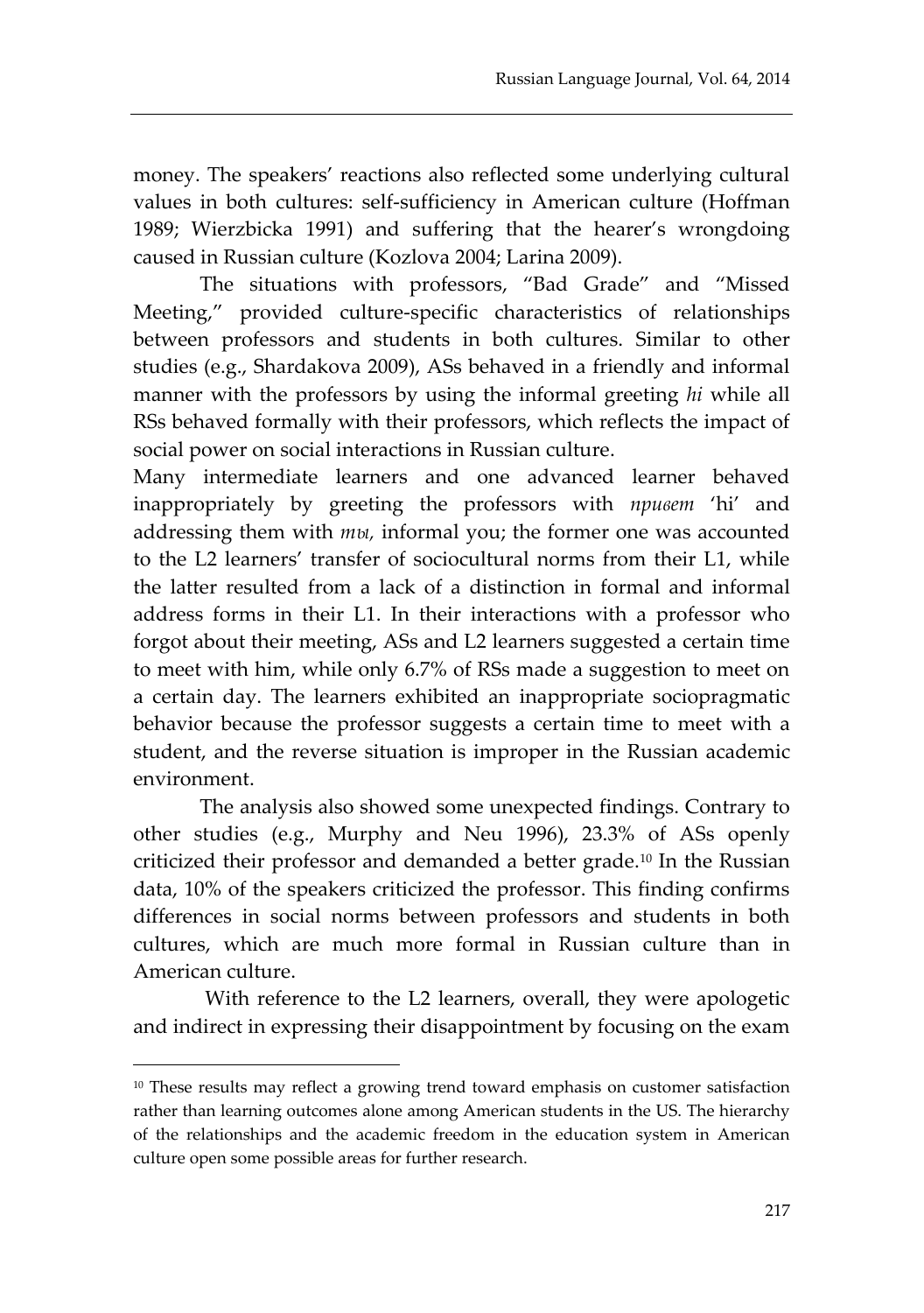or on the grade, while 16.2% of the learners, most of them at the intermediate level, openly criticized the professor, like in the following example:

(4) L2 (Intermediate): *Николай Борисович! Вы на- вы включил в экзаменные билеты материал, который вы не проходили на:: семинарах а мы не проходили. А потом ты мне:: дал пла- плохую оцЕнку. Это:: но можно это (смех) я думаю, что не считается, если мы не проходили эти темы. Хочу хочу оцЕ- хочу выше оцЕнки.* 

"Nikolaj Borisovich! You at- you included in the exam tickets material that you did not cover in:: seminars and **we** did not cover. And later you me:: gave a ba- bad grade. This:: but can this (laugh) I think that (this) does not count if we did not cover these topics. (I) want want gra- (I) want a higher grade."

Such an inappropriate sociolinguistic behavior could be perceived as poor mannered in Russian culture, and, consequently, could prevent the learners from any further negotiations about improving their grade and could even lead to a conflict with a professor in the future. Learners at both proficiency levels were also very verbose and lengthy in their explanations, which demonstrated their uncertainty about how to negotiate a problem with a professor in Russian culture. Unlike other studies that attributed learners' wordiness to their linguistic shortcomings (Kraft and Geluykens 2002) and pragmatic competence (Shardakova 2009), the present study to some degree attributed the learners' verbosity to their linguistic limitations. However, this study primarily attributed learners' verbosity to their involvement in facesaving strategies, <sup>11</sup> which they employed to minimize imposition upon the hearer.

The analysis also indicated culture-specific differences among ASs, RSs, and learners in their expression of gratitude. ASs and L2 learners expressed their gratitude toward the hearer, regardless of the fact that the hearer had let them down. They used gratitude as a facesaving strategy to minimize the offense in a complaint situation. In contrast, RSs showed their gratitude only in interactions with professors,

<sup>11</sup> Statistical analyses showed that advanced learners were more verbose than intermediate learners based on their use of words ( $p = .458$ ) and strategies ( $p = .052$ ).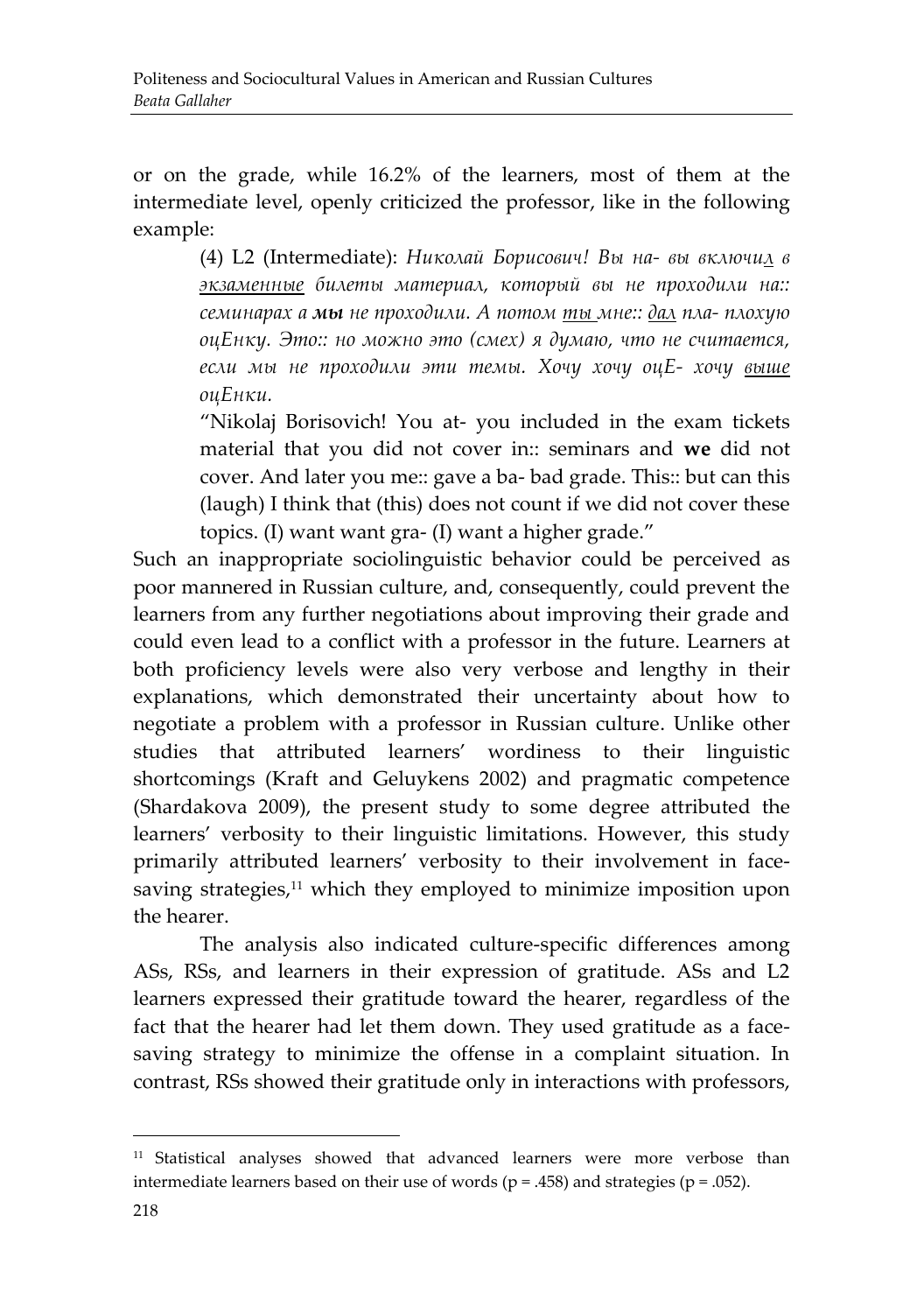which is in line with other studies (cf. Larina 2009) that indicated that RSs express gratitude for something that has already been done in their favor and not just to demonstrate politeness, unless speakers interact with the hearer in formal settings.

#### **Conclusions**

The results of the study show major differences between ASs and RSs in their perception of social distance (communication with friends and strangers) and social power (communication with an authority figure), as well as cross-cultural differences in speakers' attitude toward friendship and money (cf. Kartalova 1996). It was also found that, to some degree, the situation itself elicited similarities in the ways that the speakers in all language groups justified their complaints, while sociocultural values in American and Russian cultures caused significant differences in the speakers' strategy selection and linguistic choices in relation to politeness.

The results demonstrate that RSs show a tendency to teach (in the sense of *воспитывать* [to educate]) friends and strangers how to behave properly, give them advice, and openly judge them, and these results are in line with other studies (e.g., Bergelson 2003; Larina 2009). RSs preferred to directly address the hearer about the wrongdoing unless interacting with a person of a higher social status (Wierzbicka 1991; Larina 2009; Ogiermann 2009). The behavior of RSs in public may appear rude to ASs. However, as some scholars point out, the interactions with strangers imply less social distance in Russian culture, which Ogiermann (2009) put in the following way: "Apparently, the high social distance among strangers in Poland and Russia is quickly overcome when people become involved in a common situation – even if it takes a form of an offence" (228). These aspects of Russian culture were not present in the data of ASs. Overall, ASs were indirect, apologetic, and grateful toward the interlocutor in order to minimize the offense. They used these face-saving strategies in an effort to respect the interlocutor's private space and independence and to avoid personal judgments. Unlike RSs, their interactions with professors indicated that the hearer's higher status did not have a significant effect on their linguistic choices.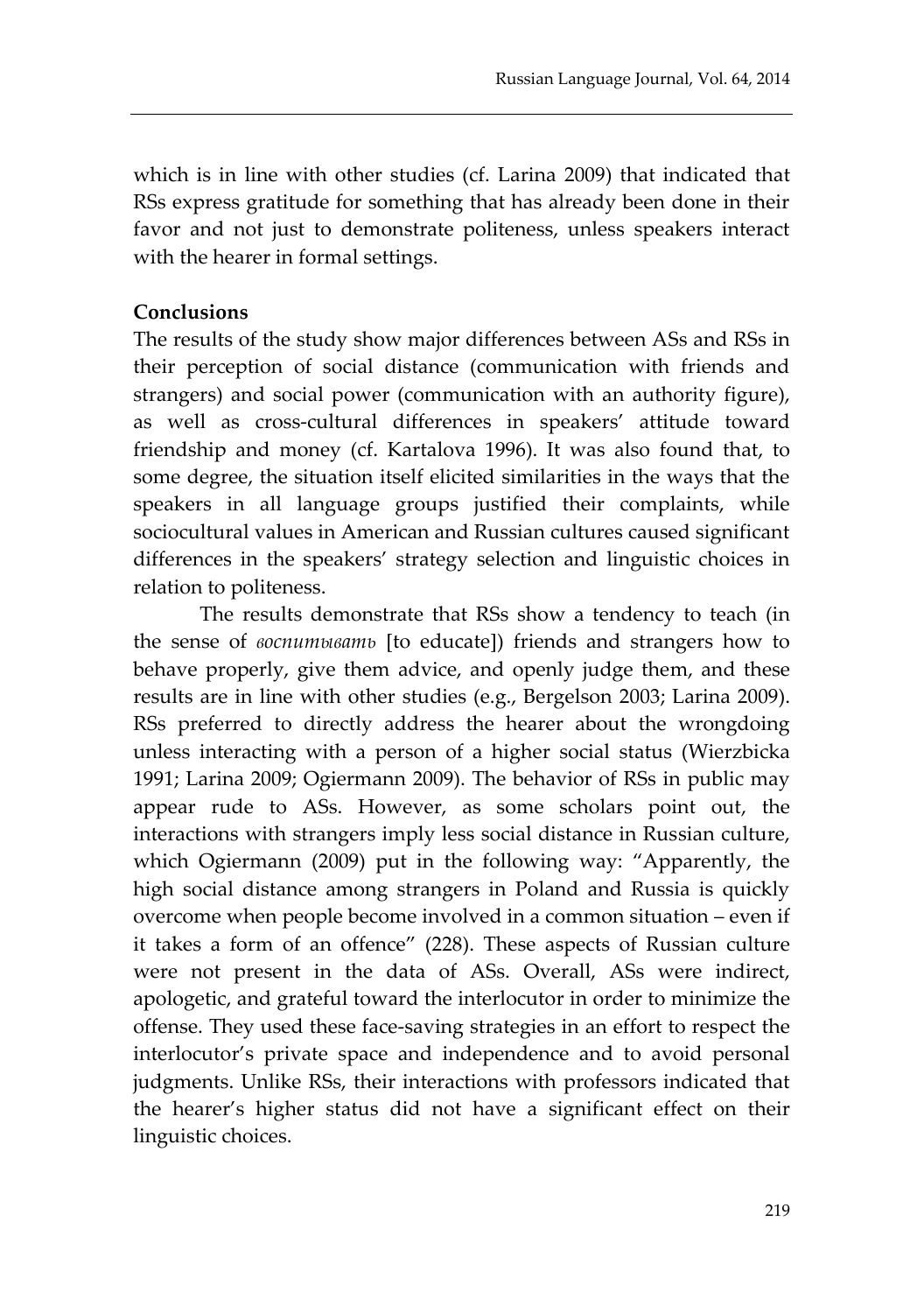With regard to L2 learners, their strategy selection and linguistic choices were similar to those of ASs, which was attributed to transfer of their L1 and C1. Overall, learners preferred indirectness because they associated it with polite behavior, and they used various strategies to mitigate the offense, such as gratitude, apology, and justification and excuse of the hearer's behavior. They tried to reduce the imposition upon the hearer by using these face-saving strategies, which RSs rarely used. It appears that most learners negotiated a problem according to sociocultural norms and politeness rules that they knew from their L1 and C1. Thus, they had difficulties adjusting their responses to the parameters of social distance and social power in Russian culture. In some situations, particularly in public and sometimes with an authority figure, their inappropriate sociopragmatic behavior could prevent them from effective negotiations with Russian native speakers. However, advanced learners more successfully negotiated problems because they had better control over the linguistic devices they used to address the wrongdoer and to mitigate the offense than intermediate learners.

The findings indicate that learners at both proficiency levels, but in particular intermediate learners, would greatly benefit from classroom activities in which speakers of different social distance and status negotiate a problem that involves money, time, friendship, and breaking rules. Learners need to master the linguistic reservoir that native speakers use in various sociocultural contexts, for example, the use of (in)formal personal pronouns and hearer-oriented strategies in relation to politeness and sociocultural values, as compared to English norms (cf. Frank 2010).

Classroom activities like these would help learners to improve their pragmalinguistic competence and inform them about sociopragmatic rules in the target language so that they better understand the impact of social distance and social power on interactions in Russian culture. As some scholars point out (Thomas 1983; Shardakova 2009), it may be difficult to teach sociopragmatic rules in the L2 classroom because learners' sociopragmatic choices stem from their cultural background, and they may decide that adopting Russian cultural behavior violates their own cultural identity. Despite this fact, learners need to be made aware of sociocultural norms encoded in the target language so they can successfully communicate with native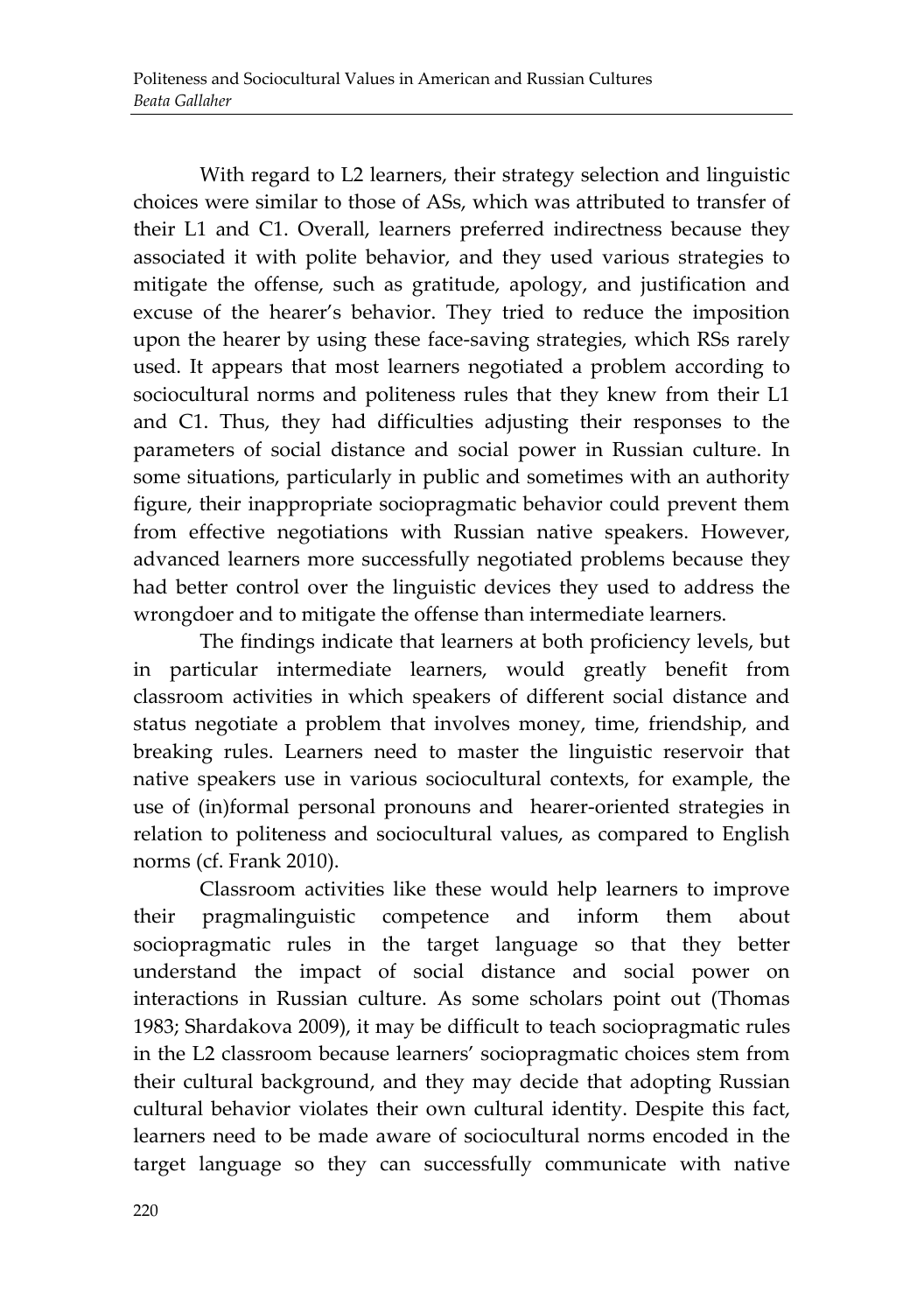speakers as well as be better prepared for daily encounters during their study abroad program.

## **Appendix. Scenarios for the DCQ**

If you decided not to say anything, please explain why.

| Description of the scenarios                                                                                                                                                                                                                                                                                                                                                              | Title of the<br>scenario |
|-------------------------------------------------------------------------------------------------------------------------------------------------------------------------------------------------------------------------------------------------------------------------------------------------------------------------------------------------------------------------------------------|--------------------------|
| Ann, you friend, borrowed a library book from you that was<br>checked out in your name. She returns it to you late, and now<br>you have to pay the fine in the library. You say to her:                                                                                                                                                                                                   | Library Fine             |
| You have been working together with your friend Boris on a<br>project for your statistics class that is due tomorrow. Each time,<br>your friend comes to the meeting late. Today, you have been<br>waiting for him for over 30 minutes. Now, in order to finish it,<br>you will be late for your evening part-time job. Finally, he is<br>there. You see him and say:                     | Late for<br>Project      |
| You lent your friend money that she was supposed to return at<br>the beginning of this month. It is already the end of the month,<br>and Sarah has not returned the money yet. You need your<br>money back because you need to pay the rent for your<br>apartment. You see her and say:                                                                                                   | Paying Rent              |
| You have already talked a few times to Andrew, your friend<br>and roommate, about taking care of the kitchen that you share<br>with him in the dormitory apartment. Today, he again left a pile<br>of dirty dishes in the sink although it was his turn to take care of<br>the kitchen. You see Andrew and say:                                                                           | <b>Dirty Dishes</b>      |
| You have a new neighbor next door in the dormitory. You do<br>not know him yet. Since he moved in five days ago, he has been<br>listening to loud music every night. You already overslept once,<br>and you were late for work. Today, you cannot sleep because<br>the music is loud again. It is already midnight, and you have a<br>terrible headache. You go to your neighbor and say: | Loud Music               |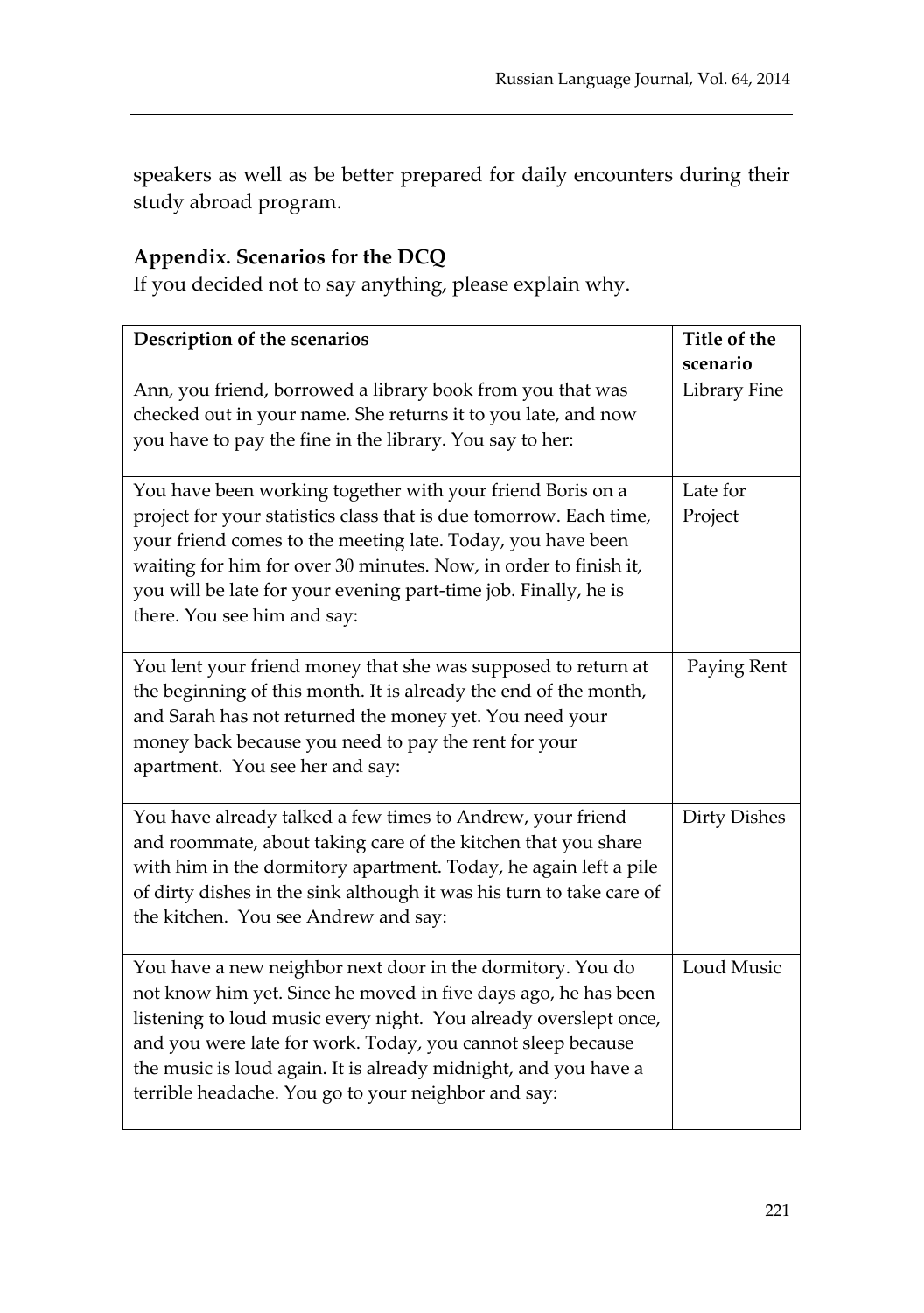| It is Christmas time. You are in a grocery store waiting in a line<br>for over 30 minutes. A woman cuts in line in front of you<br>although she clearly saw you. You say to her:                                                                                                                                                                                                                                                                    | <b>Cutting Line</b>            |
|-----------------------------------------------------------------------------------------------------------------------------------------------------------------------------------------------------------------------------------------------------------------------------------------------------------------------------------------------------------------------------------------------------------------------------------------------------|--------------------------------|
| You are in a taxi driving from the airport to your hotel. You do<br>not know the city, but, based on the information from the hotel<br>receptionist, the taxi would cost you no more than 30 dollars.<br>When you arrive at the hotel, the taxi driver asks you for almost<br>70 dollars. You say to him:                                                                                                                                           | <b>Taxi Fee</b>                |
| In one hour, you are having a job interview. Now, you are<br>entering the subway station. At that moment, a woman also<br>rushes to the entrance and spills coffee on your new white shirt.<br>You say to her:                                                                                                                                                                                                                                      | Subway                         |
| Your English professor included material on the final oral exam<br>that was not covered in the class, and, as a result, you got a low<br>grade on the exam, which caused you to receive a "C" instead of<br>a "B" as a final grade. You are not satisfied with your grade,<br>and you believe that you deserve a better one. You are coming<br>to the professor during his office hours and you say to him:                                         | <b>Bad Grade</b>               |
| Your professor agreed to meet you 30 minutes before the class<br>starts in order to discuss some preliminary ideas about your<br>master's thesis. You were waiting for him, but, unfortunately, he<br>did not come. After class, you approach your professor and say:                                                                                                                                                                               | Missed<br>Meeting              |
| You provide translation services to finance your studies at the<br>university. This month, you hired Vania, another student,<br>because you got a large project to translate. Unfortunately,<br>Vania did not return his part of the translation to you on time.<br>As a result, you were not able to finish the project on time. The<br>client got angry with you, and has decided not to use your<br>services anymore. You see Vania and you say: | Translation<br><b>Services</b> |
| You hired a tutor to help you with mathematics. He knows the<br>subject very well, but he covers the material too fast. You<br>already asked him to do less during each meeting. Today, you<br>again do not understand his explanation because of the amount<br>of material covered. You say to him:                                                                                                                                                | Tutor                          |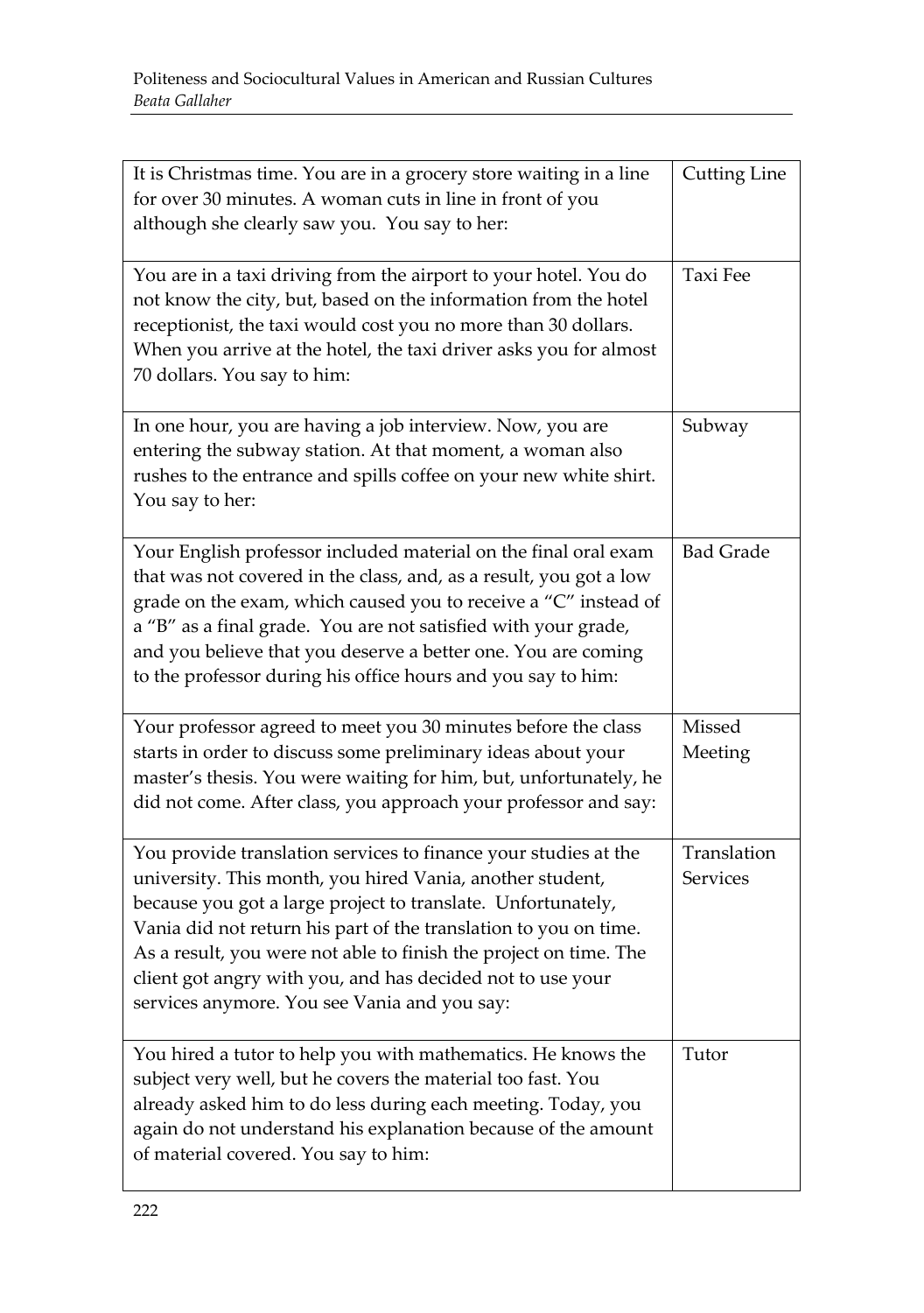#### **Works Cited**

- Arent, Russel. 1996. "Sociopragmatic Decisions regarding Complaints by Chinese Learners and NSs of American English." *Hong Kong Journal of Applied Linguistics* 1 (1): 125-147.
- Beebe, Leslie. M, and Martha C. Cummings. 1996. "Natural Speech Act Data versus Written Questionnaire Data: How Data Collection Method Affects Speech Act Performance. In *Speech Acts across Cultures: Challenges to Communication in a Second Language*, edited by Susan M. Gass and Joyce Neu, 65-86. Berlin and New York: Mouton de Gruyter.
- Bergelson, Mira. 2003. "Russian cultural values and workplace communication styles." *Communication studies 2003*: *Modern anthology* 97-112.

[http://www.ffl.msu.ru/staff/mbergelson/7.doc.](http://www.ffl.msu.ru/staff/mbergelson/7.doc)

- Blum-Kulka, Shoshanna, and Elite Olshtain. 1984. "Requests and Apologies: A Cross-Cultural Study of Speech Act Realization Patterns (CCSARP). *Applied Linguistics* 5 (3): 196-213.
- Bonikowska, Maria. 1988. "The Choice of Opting Out." *Applied Linguistics* 9 (4): 169-181.
- Boxer, Diana. 1993. "Social Distance and Speech Behavior: The Case of Indirect Complaints." *Journal of Pragmatics* 19 (2): 103-125*.*
- Brown, Penelope, and Stephen C. Levinson. (1978 [1987]). *Politeness: Some Universals in Language Usage.* Cambridge: Cambridge University Press.
- Cohen, Andrew. 1996. "Investigating the Production of Speech Act Sets. In *Speech Acts across Cultures: Challenges to Communication in a Second Language, edited by* Susan M. Gass and Joyce Neu, 21-43. Berlin and New York: Mouton de Gruyter.
- Frank, Viktor. 2002. "The Interlanguage Pragmatic Competence of Classroom-Based Learners of Russian: 'Ponimaesh,' k tebe takoe delo.'" Unpublished doctoral dissertation, Bryn Mawr College.
- Frank, Viktor. 2010. "Adult Learners' Perspectives on the Acquisition of L2 Russian Pragmatic Competence." *Russian Language Journal* 60: 77-94.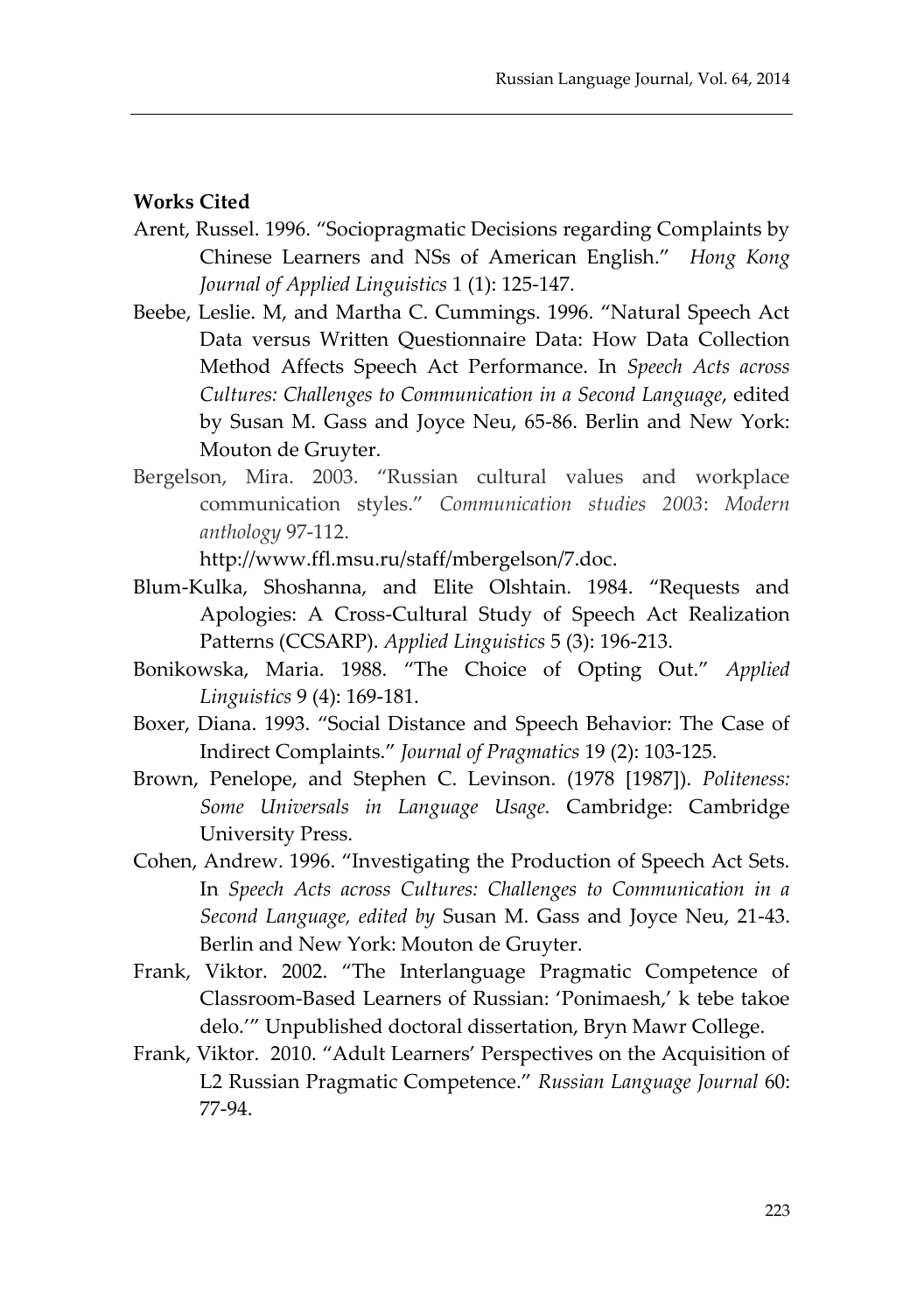- Gershenson, Olga. 2003. "Misunderstanding between Israelis and Soviet Immigrants: Linguistic and Cultural Factors." *Multilingua* 22: 275-290.
- Hoffman, Ewa. 1990. *Lost in Translation: A Life in a New Language*. New York: Penguin Books.
- Kartalova, B. Yuliya. 1996. "Cross-Cultural Differences in American and Russian General Conventions of Communication. In *Pragmatics and Language Learning,* Monograph series, edited by Lawrence F. Bouton, 7: 71-96. Urbana-Champaign: University of Illinois, Urbana-Champaign, Division of English as an International Language.
- Kasper, Gabriele. 1981. *Pragmatische Aspekte in der Interimsprache: eine Untersuchung der Englischen fortgeschrittender deutscher Lerner*. Tubingen: Narr.
- Kasper, Gаbriele, and Carsten Roever. 2005. "Pragmatics in Second Language Learning." In *Handbook of Research in Second Language Teaching and Learning,* edited by Eli Hinkel, 317-334*.* New Jersey and London: Lawrence Erlbaum Associates, Publishers Mahwah.
- Kozlova, Iryna. 2004. "Can You Complain? Cross-Cultural Comparison of Indirect Complaints in Russian and American English." *Prospect* 19 (1): 84-105.
- Kraft, Bettina, and Ronald Geluykens. 2002. "Complaining in French L1 and L2: A Cross-Linguistic Investigation." *EUROSLA Yearbook* 2: 227-242.
- Kraft, Bettina, and Ronald Geluykens*.* 2007. *Cross-Cultural Pragmatics and Interlanguage English*. Munich: Lincom Europa.
- Larina, Tat'iana V. 2009. *Kategoria vezhlivosti i stil' kommunikatsii. Sopostavlenie angliiskikh i russkikh lingvokul'turnykh traditsii.* Moskva: Rukopisnye pamiatniki Drevnei Rusi.
- Leech, Geoffrey N. 1983. *Principles of Pragmatics*. London and New York: Longman.
- Murphy, Beth, and Joyce Neu. 1996. "My Grade's Too Low: The Speech Act Set of Complaining." In *Speech Acts across Cultures: Challenges to Communication in a Second Language, edited by* Susan M. Gass and Joyce Neu, 191-216. Berlin and New York: Mouton de Gruyter.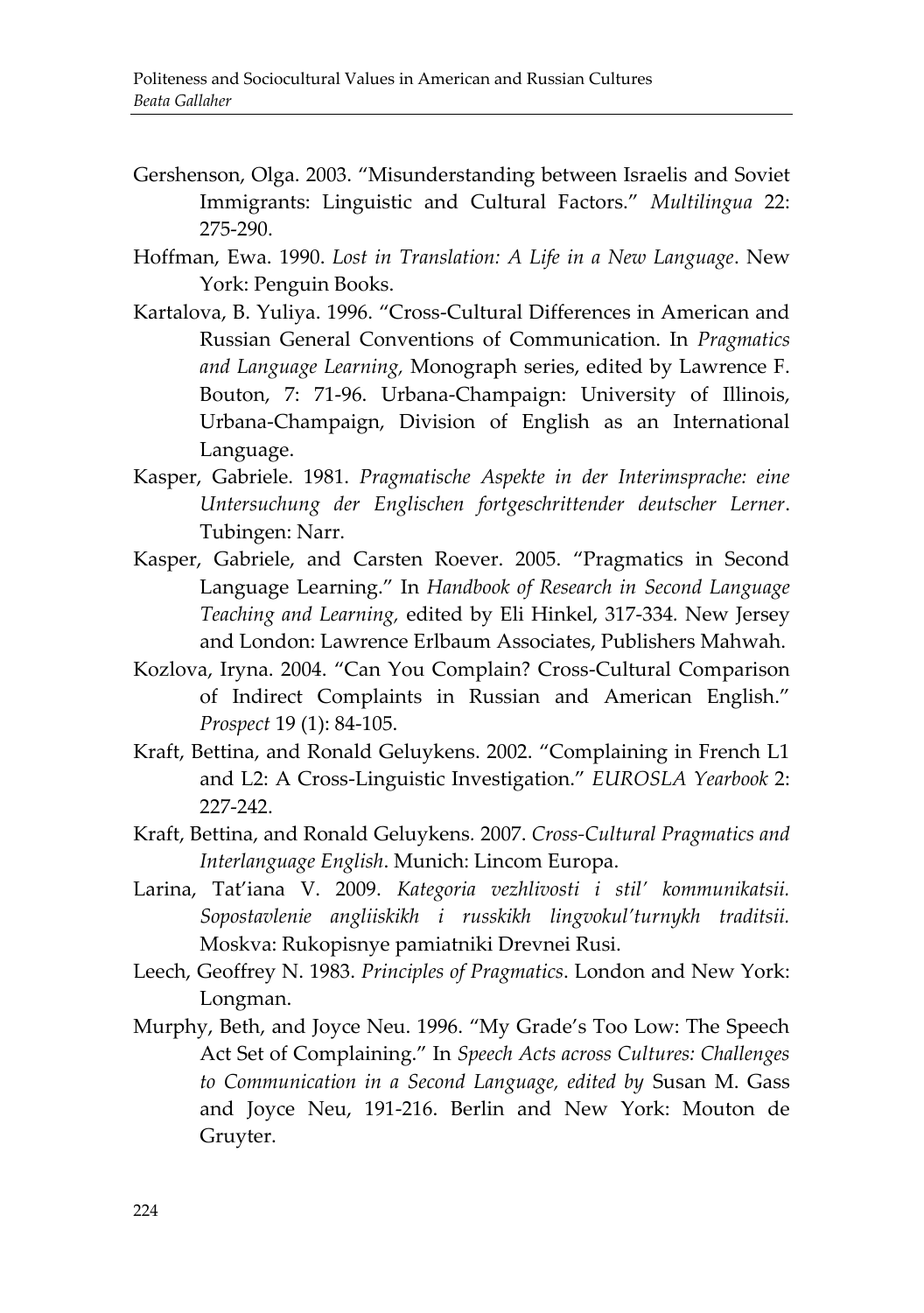- Ogiermann, Eva. 2009. *On Apologizing in Negative and Positive Politeness Cultures*. Amsterdam and Philadelphia: John Benjamins Publishing Company.
- Olshtain Elite, and Liora Weinbach. 1987. "Complaints: A Study of Speech Act Behavior among Native and Nonnative Speakers of Hebrew." In *The Pragmatic Perspective: Selected Papers from the 1985 International Pragmatics Conference*, edited by Jef Verschueren and Marcella Bertuccelli-Papi, 195-208. Amsterdam and Philadelphia: John Benjamins Publishing Company.
- Olshtain Elite, and Liora Weinbach. 1993. "Interlanguage Features of the Speech Act of Complaining." In *Interlanguage Pragmatics,* edited by Gabriele Kasper and Shoshana Blum-Kulka, 108-122. New York and Oxford: Oxford University Press.
- Owen, Jeannette S. 2001. "Interlanguage Pragmatics in Russian: A Study of the Effects of Study Abroad and Proficiency Levels of Request Strategies." Unpublished doctoral dissertation, Bryn Mawr College.
- Perelmutter, Renee. 2010. "Impoliteness Recycled: Subject Ellipsis in Modern Russian Complaint Discourse." *Journal of Pragmatics,* 42 (12): 3208-3231.
- Piotrowska, Maria. 1987. "An Investigation into the Sociolinguistic Competence of Hong Kong University Students with Specific Reference to Making Complaints." Unpublished M.A. dissertation, Hong Kong University.
- Prykarpatska, Iryna. 2008. "Why Are You Late? Cross-Cultural Pragmatic Study of Complaints in American English and Ukrainian. *Revista Alicantina de Estudios Ingleses* 21: 87-102.
- Shardakova, Maria. 2009. *Intercultural Pragmatics of the Apology: How Americans Acquire Sociolinguistic Competence in Russian*. Saarbrucken: VDM Verlag Dr. Muller.
- Tanck, Sharyl. 2002. "Speech Act Sets of Refusals and Complaint: A Comparison of Native and Non-Native English Speakers' Production." Paper for TESL 523 Second Language Acquisition, Washington, DC: American University.
- Thomas, Jenny. 1983. "Cross-Cultural Pragmatic Failure." *Applied Linguistics*, 4: 91-112.